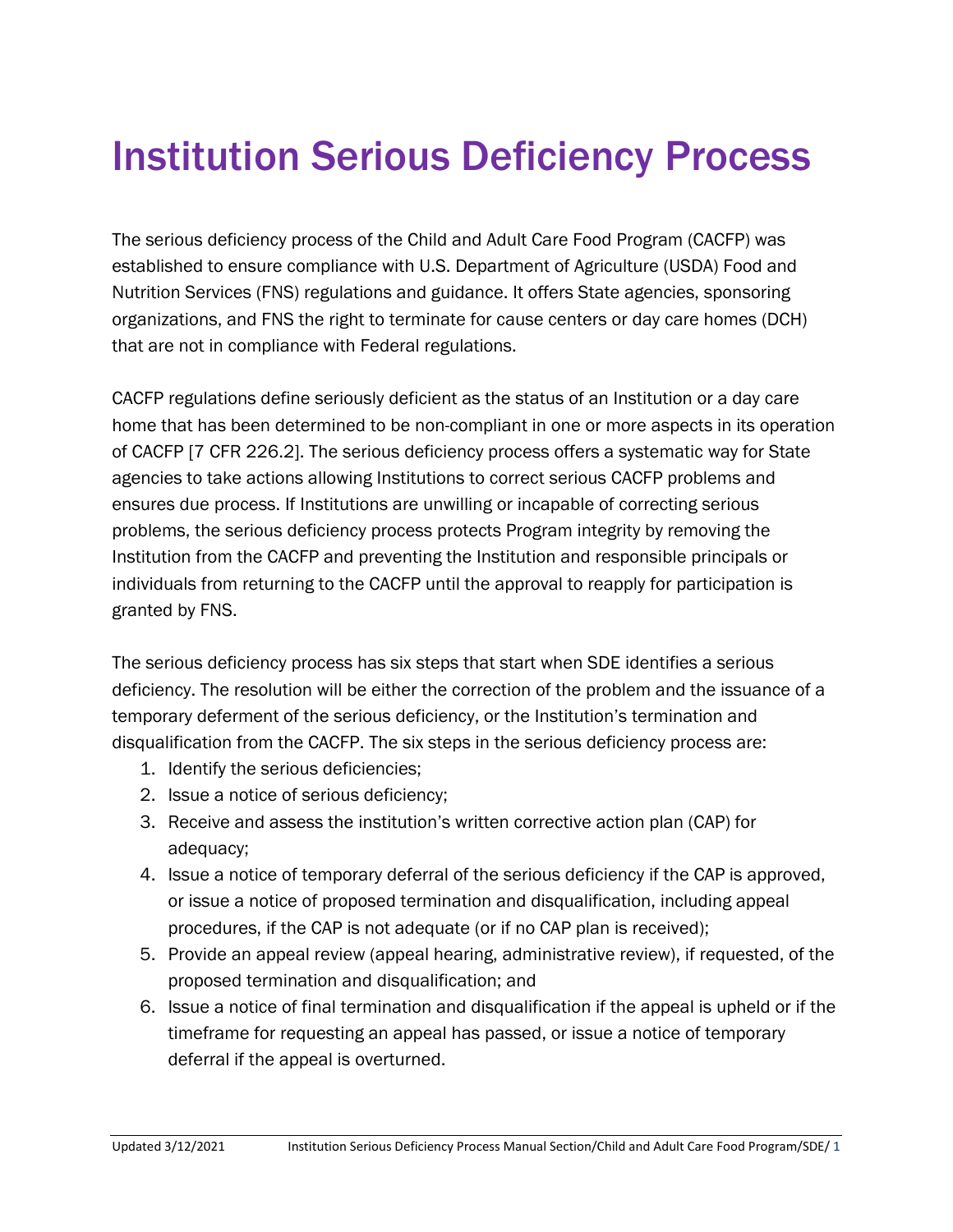### This manual section provides the following guidance:

- 1. [Serious Deficiency Process for New Institutions](#page-2-0)
- 2. [Serious Deficiency Process for Renewing Instructions](#page-7-0)
- 3. [Serious Deficiency Process for Participating Institutions](#page-12-0)
- 4. Suspension of an [Institution's Participation](#page-19-0)
- 5. [FNS Determination of Serious Deficiency](#page-24-0)
- 6. [National Disqualified List](#page-28-0)
- 7. [Administrative Review \(Appeals\) for Institutions and Responsible Principals and](#page-31-0) Responsible Individuals

For more information on sponsoring organization's serious deficiency process for day care homes and unaffiliated centers, termination for cause, termination for convenience, and administrative review procedures for day care homes and unaffiliated centers, please refer to the Sponsoring Organization of Centers and Sponsoring Organization of Day Care Homes sections in this manual.

The serious deficiency process for sponsored unaffiliated centers is not yet regulatory; however, the Integrity Rule encourages States to develop their own procedures following procedures for DCH providers since sponsored unaffiliated centers are also facilities.

The Idaho State Department of Education (SDE) developed and implemented a serious deficiency process for sponsored unaffiliated centers which follows the serious deficiency process for day care homes. One significant difference, since it is not currently regulatory, is that sponsored unaffiliated centers may not be placed on the NDL when disqualified. Therefore, SDE has established an Idaho Disqualified List for unaffiliated centers, executive directors, responsible principals, and responsible individuals that have been terminated and disqualified from participation in CACFP by the sponsoring organization. SDE will provide the serious deficiency and termination notices to USDA Western Region Office (WRO) as required for day care homes but the unaffiliated centers will not be placed on the NDL.

SDE and Sponsoring Organizations have the authority to determine when a violation rises to the level of serious deficiency. SDE makes their determination based on the severity of the finding(s), the degree to which the finding impacts CACFP integrity, if the finding(s) is (are) a repeat finding and/or escalation of the finding.

SDE follows the below serious deficiency processes for Institutions and uses USDA prototype Institution letters provided in the USDA Handbook "Serious Deficiency, Suspension, & Appeals for State Agencies & Sponsoring Organizations. The handbook is located on the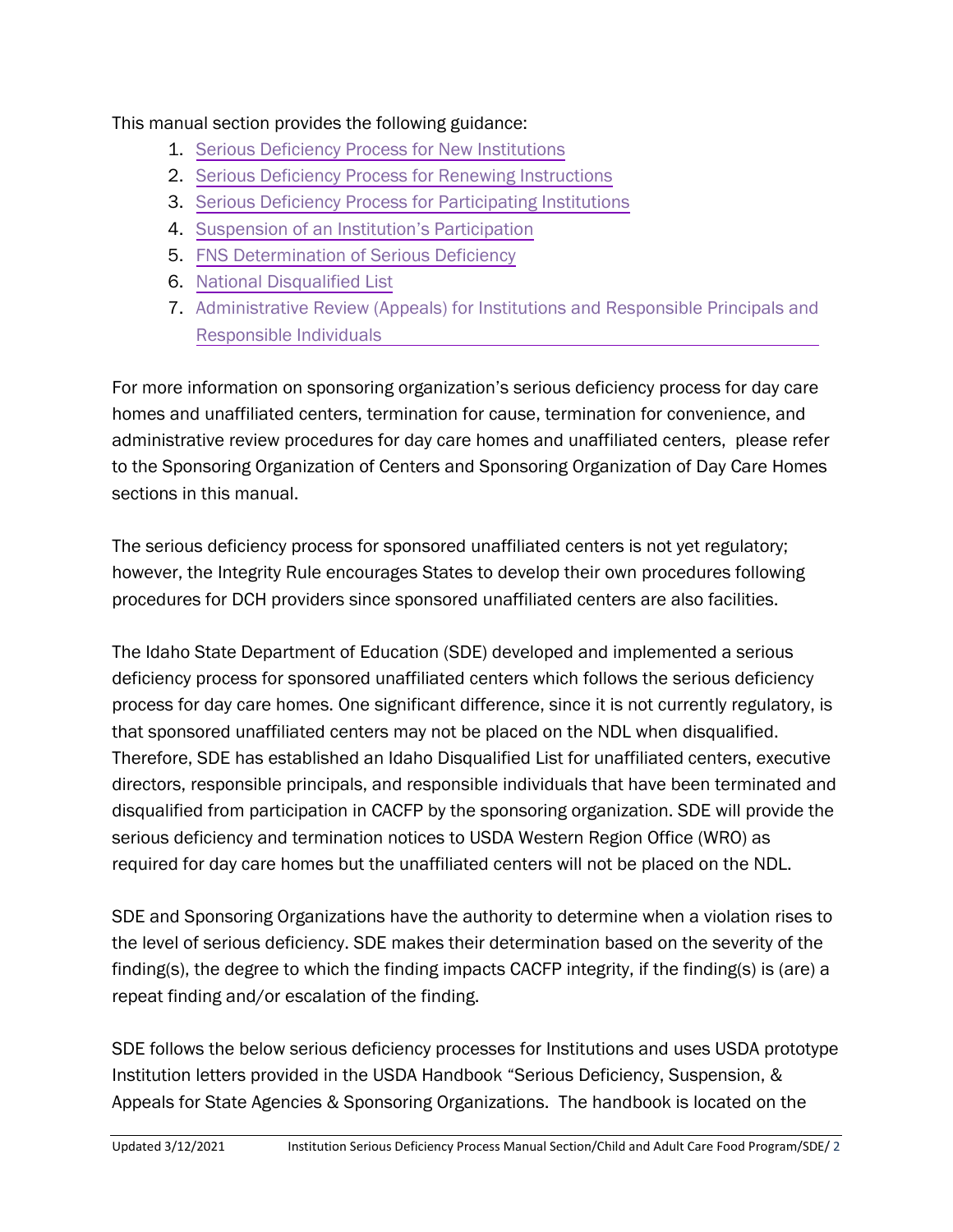## <span id="page-2-0"></span>Serious Deficiency Process for New Institutions

If a new Institution's application does not meet all of the application requirements in 7 CFR 226.6, 226.15(b) and 226.16(b), SDE must deny the application. If, in reviewing a new Institution's application, SDE determines that the Institution has committed one or more of the serious deficiencies listed below, SDE must initiate action to:

- 1. Deny the new Institution's application; and
- 2. Disqualify the new Institution and the responsible principals and responsible individuals.

### LIST OF SERIOUS DEFICIENCIES FOR NEW INSTITUTIONS

The list of serious deficiencies is not identical for each category of Institution (new, renewing, or participating) because the type of information likely to be available to the State agency is different, depending on whether the State agency is reviewing a new or renewing institution's application or is conducting a review of a participating institution. Serious deficiencies for new institutions are:

- 1. Submission of false information on the Institution's application, including but not limited to a determination that the Institution has concealed a conviction for any activity that occurred during the past seven years and that indicates a lack of business integrity. A lack of business integrity includes fraud, antitrust violations, embezzlement, theft, forgery, bribery, falsification or destruction of records, making false statements, receiving stolen property, making false claims, obstruction of justice, or any other activity indicating a lack of business integrity as defined by SDE;
- *2.* Any other action affecting the Institution's ability to administer CACFP in accordance with CACFP requirements.

### SERIOUS DEFICIENCY NOTIFICATION PROCEDURES FOR NEW INSTITUTIONS

If SDE determines that a new Institution has committed one or more of the serious deficiencies listed above, SDE must use the following procedures to provide the Institution and the responsible principals and responsible individuals with notice of the serious deficiency(ies) and an opportunity to take corrective action.

### NOTICE OF SERIOUS DEFICIENCY

SDE must notify the Institution's executive director and chairman of the board of directors, in writing and in a method of delivery that confirms receipt and/or delivery of notice, that the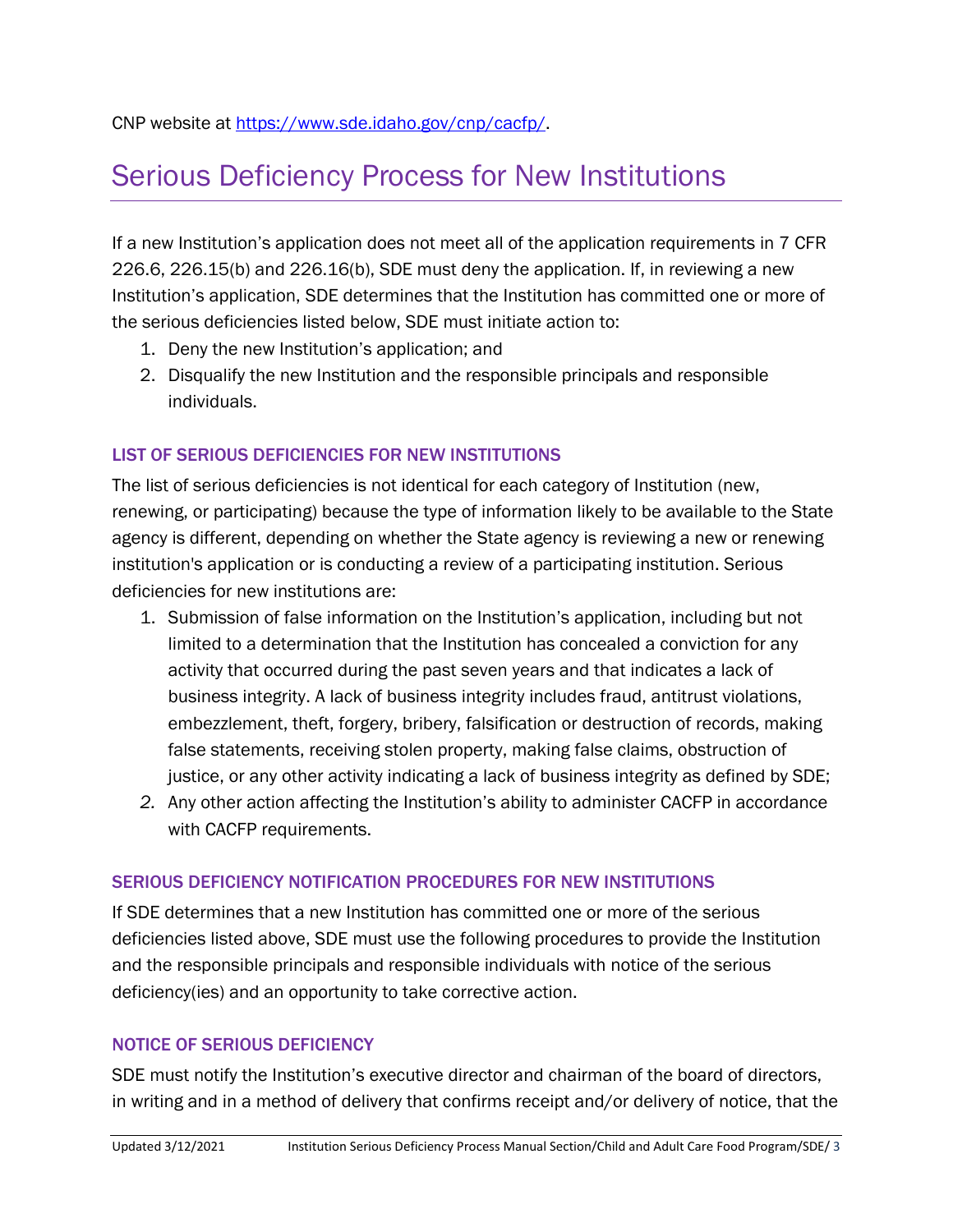Institution has been determined to be seriously deficient. For all notices in the process, a notice is considered received by the Institution or responsible principal or responsible individual five days after being sent to the addressee's last known mailing address, fax number, or email address. Any timeframes associated with a given notice start with the earliest form of transmission.

The notice must identify the responsible principals and responsible individuals and must be sent to those persons as well. SDE may specify in the notice different corrective action, and time periods for completing the corrective action, for the Institution and the responsible principals and responsible individuals. At the same time the notice is issued, SDE must add the Institution to SDE's list, along with the basis for the serious deficiency determination, and provide a copy of the notice to WRO. A Child Nutrition Coordinator or the Director of Child Nutrition has the authority to sign the serious deficiency notice. The notice must also specify:

- 1. The serious deficiency (ies);
- 2. The actions to be taken to correct the serious deficiency (ies);
- 3. The time allotted to correct the serious deficiency (ies). This must be as soon as possible, but not to exceed 30 days;
- 4. That the serious deficiency determination is not subject to administrative review (appeal);
- 5. That failure to fully and permanently correct the serious deficiency (ies) within the allotted time will result in denial of the Institution's application and the disqualification of the Institution and the responsible principals and responsible individuals;
- 6. That SDE will not pay any claims for reimbursement for eligible meals served or allowable administrative expenses incurred until SDE has approved the Institution's application and the Institution has signed a Program agreement; and
- 7. That the Institution's withdrawal of its application, after having been notified that it is seriously deficient, will still result in the Institution's formal termination by SDE and placement of the Institution and its responsible principals and individuals on the National Disqualified List; and
- 8. If SDE does not possess the date of birth for any individual named as a ''responsible principal or responsible individual'' in the serious deficiency notice, the submission of that person's date of birth is a condition of corrective action for the Institution and/or individual.

SDE will provide technical assistance as appropriate in the areas identified as seriously deficient. In response to the serious deficiency notice the Institution must submit a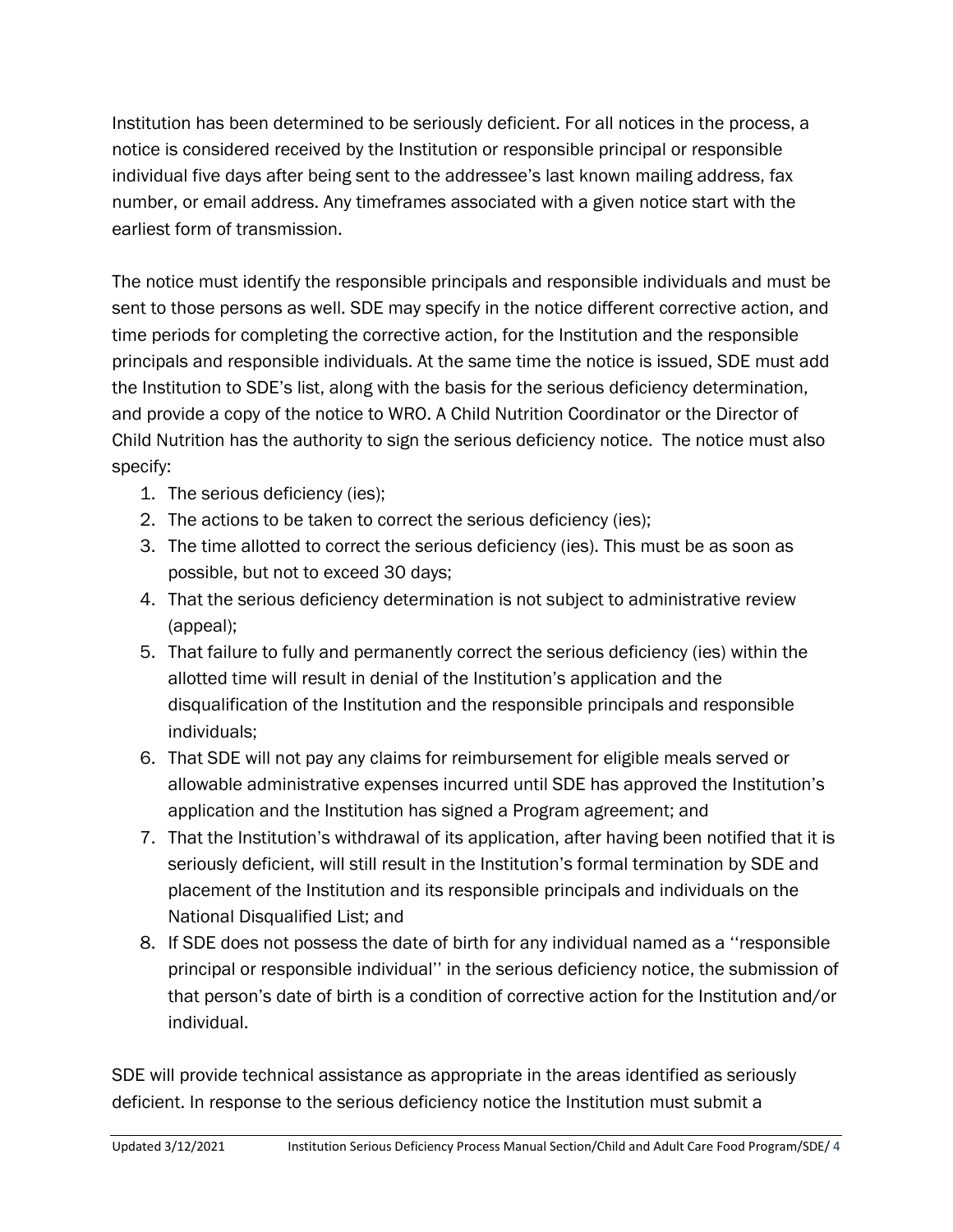Corrective Action Plan (CAP) that details the internal controls implemented to ensure that the serious deficiency (ies) is/are fully and permanently corrected. A successful CAP must include:

- 1. Name(s) of the Institution, executive director, chairman of the board of directors and other responsible principals and responsible individuals (RPIs) associated with the serious deficiencies;
- 2. Address of the institution;
- 3. Dates of birth of the executive director, chairman of the board of directors and other responsible principals and responsible individuals associated with the serious deficiency (ies); and
- 4. Details of the serious deficiencies.

**What** 

• List each serious deficiency and the detailed procedures that will be implemented to address each serious deficiency;

## Who

• In the procedures that address each serious deficiency, list the personnel responsible for each task. Use the personnel title.

## When

• The timeline for implementing each procedure to correct the issue and how often the procedure will occur: daily, weekly, monthly, or annually. Include when the implementation began and the date(s) when each procedure will be fully implemented.

## **Where**

• The location where records and CAP documentation will be maintained.

## How

- Additional supporting documentation used to correct the issue. This might include copies of enrollment forms, training documentation, menu records, income eligibility records, attendance records, meal count forms, etc.; and
- Describe how the Institution will inform other responsible principals and responsible individuals (staff) of the new policies and procedures (e.g., Handbook, training).

## SUCCESSFUL CORRECTIVE ACTION PLAN (CAP)

If corrective action has been taken to fully and permanently correct the serious deficiency(ies) within the allotted time and to the SDE's satisfaction, the SDE will accept the CAP and must:

1. Notify the Institution's executive director, chairman of the board of directors, and the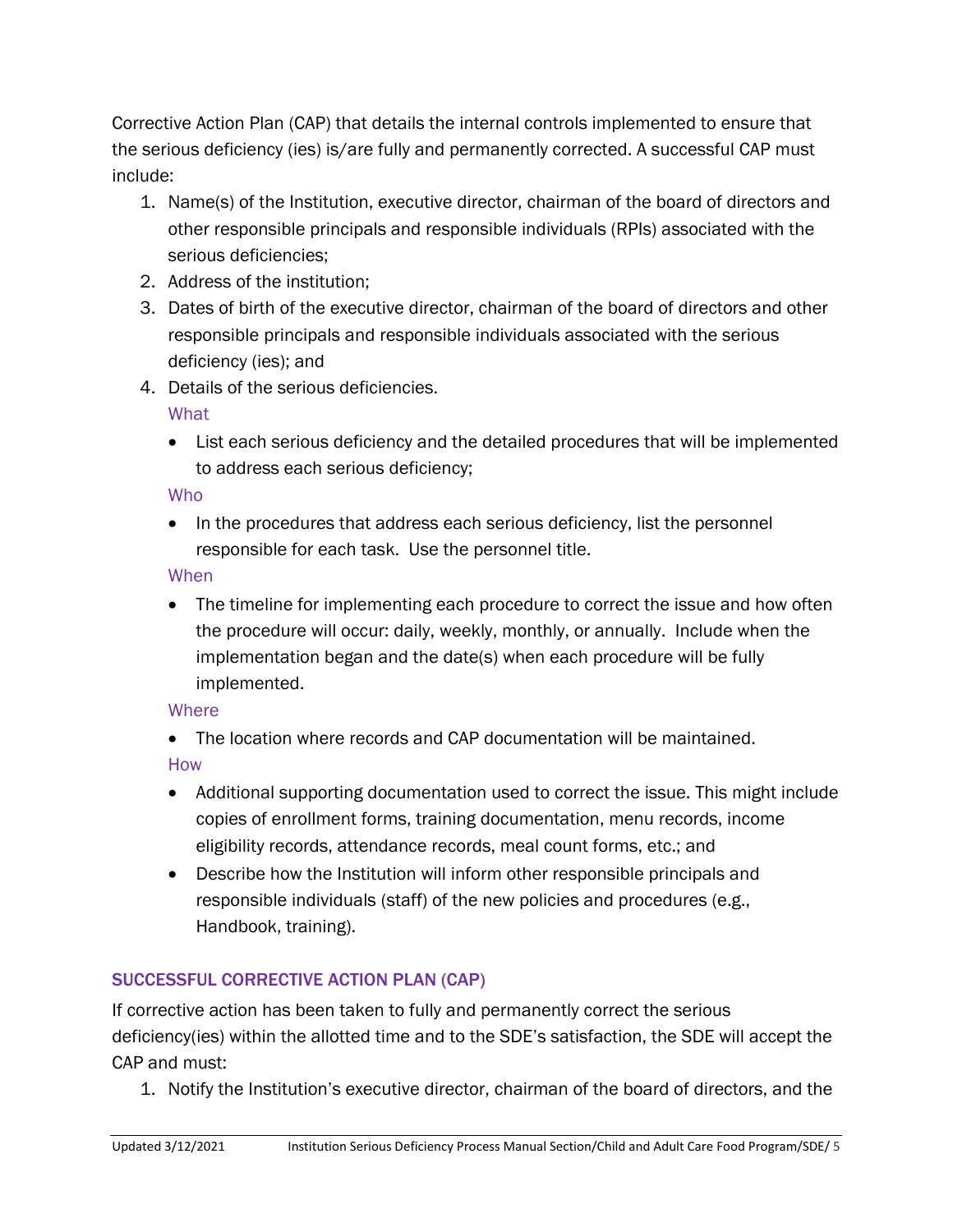responsible principals and responsible individuals, in writing and in a method of delivery that confirms receipt and/or delivery of notice, that SDE has temporarily deferred its serious deficiency determination; and

2. Offer the new Institution the opportunity to resubmit its application. If the new Institution resubmits its application, SDE must complete its review of the application within 30 days after receiving a complete and correct application.

If the corrective action plan is complete and accepted for the Institution but not for all of the responsible principals and responsible individuals (or vice versa), SDE must:

- 1. Continue with the actions against the remaining parties;
- 2. At the same time the notice is issued, SDE must also update the SDE list to indicate that the serious deficiency(ies) has(ve) been corrected and provide a copy of the notice to WRO; and
- 3. If the new Institution has corrected the serious deficiency (ies), SDE must offer the Institution the opportunity to resubmit its application. If the new Institution resubmits its application, SDE must complete its review of the application within 30 days after receiving a complete and correct application.

If SDE initially determines that the Institution's corrective action plan is complete and acceptable, but later determines that the serious deficiency (ies) has/have recurred, SDE must move immediately to issue a notice proposing to terminate and disqualify the Institution, executive director, chairman of the board of directors and responsible principals and individuals.

## APPLICATION DENIAL AND PROPOSED DISQUALIFICATION

If timely corrective action is not taken to fully and permanently correct the serious deficiency(ies), SDE must notify the Institution's executive director and chairman of the board of directors, and the responsible principals and responsible individuals, in writing and in a method of delivery that confirms receipt and/or delivery of notice, that the Institution's application has been denied. At the same time the notice is issued, SDE must also update the SDE list and provide a copy of the notice to WRO. The notice must also specify:

- *1.* That the Institution's application has been denied and SDE is proposing to disqualify the Institution and the responsible principals and responsible individuals;
- *2.* The basis for the actions; and
- *3.* The procedures for seeking an administrative review (appeal) of the application denial and proposed disqualifications.

If an administrative review is requested by the Institution, SDE and the administrative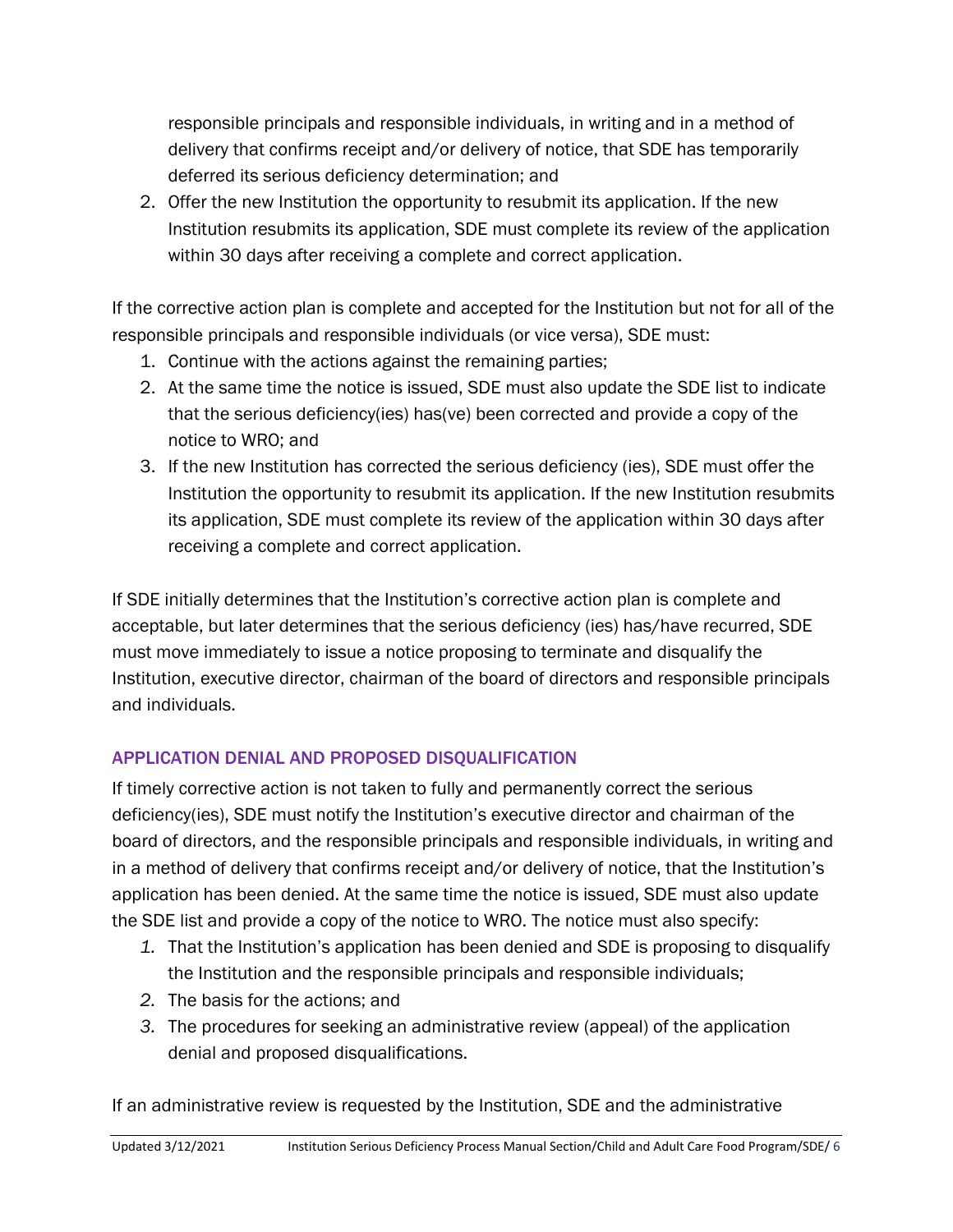(appeal) official must follow SDE's Administrative Review Procedures. If the administrative review official overturns SDE's proposed actions to deny the Institution's application and disqualify the Institution, executive director, chairman of the board of directors, responsible principals, and responsible individuals, SDE must issue a notice in writing and in a method of delivery that confirms receipt and/or delivery of notice, that the denial of the Institution's application and disqualification of the Institution, executive director, chairman of the board of directors, responsible principals, and responsible individuals is temporarily deferred. SDE must also update the SDE list and provide a copy of the notice, the mailing address, and date of birth for each responsible principal and responsible individual to WRO.

### PROGRAM PAYMENTS

SDE is prohibited from paying any claims for reimbursement from a new Institution for eligible meals served or allowable administrative expenses incurred until SDE has approved its application and the Institution and SDE have signed a Program agreement.

### **DISQUALIFICATION**

When the time for requesting an administrative review (appeal) expires or when the administrative review official upholds SDE's denial and proposed disqualifications, SDE must notify the Institution's executive director and chairman of the board of directors, and the responsible principals and responsible individuals, in writing and in a method of delivery that confirms receipt and/or delivery of notice, that the Institution and the responsible principal and responsible individuals have been disqualified. At the same time the notice is issued, SDE must also update the SDE list and provide a copy of the notice, the Institution's name, mailing address and date of birth for each responsible principal and responsible individual to WRO.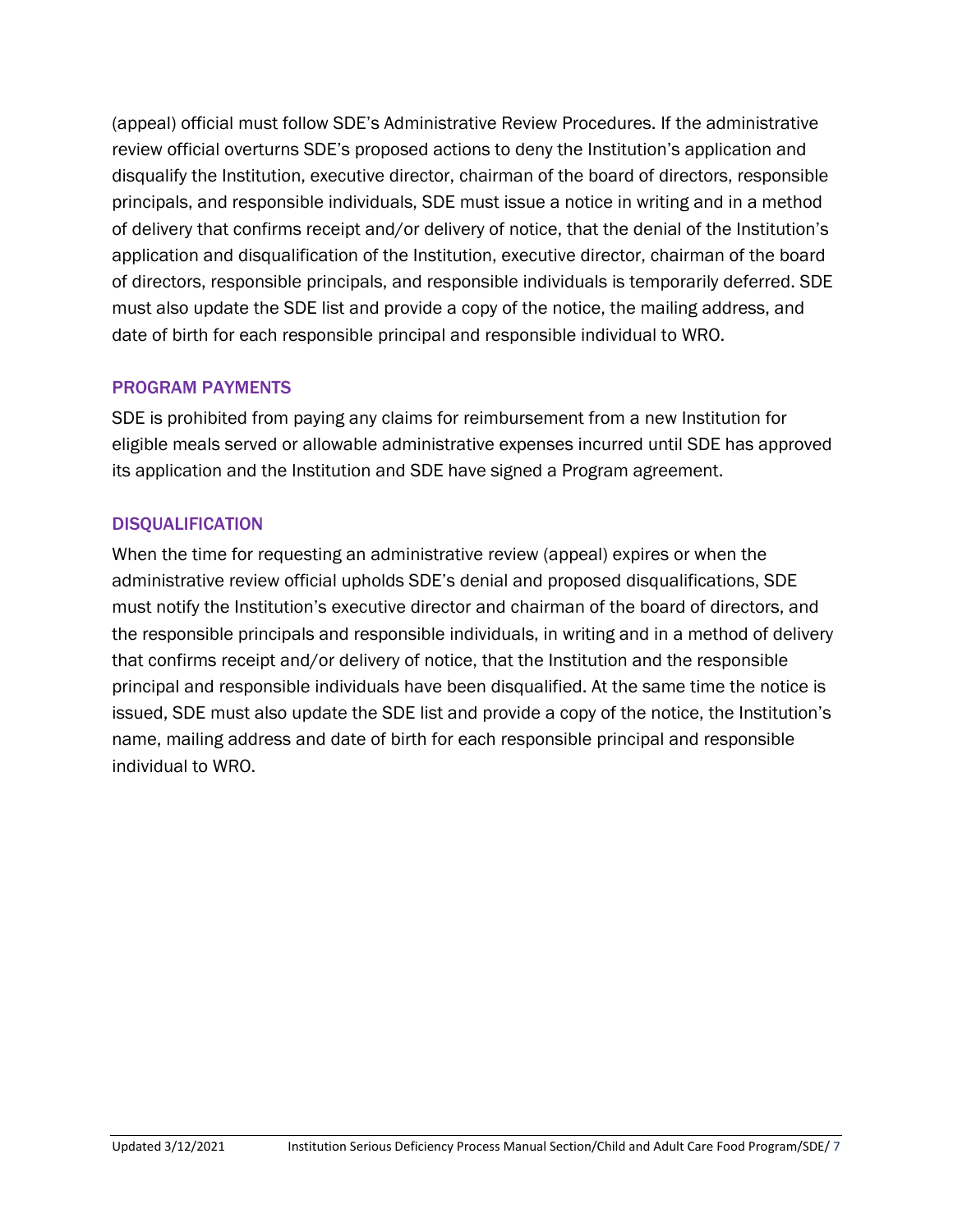## <span id="page-7-0"></span>Serious Deficiency Process for Renewing Institutions

If a renewing Institution's application does not meet all of the requirements in 7 CFR 226.6(b), 226.15(b) and 226.16(b), SDE must deny the application. If, in reviewing a renewing Institution's application, SDE determines that the Institution has committed one or more of the serious deficiencies listed below, SDE must initiate action to deny the renewing Institution's application and initiate action to disqualify the renewing Institution and the responsible principals and responsible individuals.

### LIST OF SERIOUS DEFICIENCIES FOR RENEWING INSTITUTIONS

The list of serious deficiencies is not identical for each category of Institution (new, renewing, participating) because the type of information likely to be available to SDE is different, depending on whether SDE is reviewing a new or renewing Institution's application or is conducting a review of a participating Institution. Serious deficiencies for renewing Institutions are:

- 1. Submission of false information on the Institution's application, including but not limited to a determination that the Institution has concealed a conviction for any activity that occurred during the past seven years and that indicates a lack of business integrity. A lack of business integrity includes fraud, antitrust violations, embezzlement, theft, forgery, bribery, falsification or destruction of records, making false statements, receiving stolen property, making false claims, obstruction of justice, or any other activity indicating a lack of business integrity;
- 2. Failure to operate CACFP in conformance with the performance standards;
- 3. Failure to comply with the bid procedures and contract requirements of applicable Federal procurement regulations;
- 4. Use of a food service management company that is in violation of health codes;
- 5. Failure by a sponsoring organization of day care homes to properly classify day care homes as tier I or tier II in accordance with 7 CFR 226.15(f);
- 6. Failure by a sponsoring organization to properly train or monitor sponsored facilities in accordance with 7 CFR 226.16(d);
- 7. Failure to perform any of the other financial and administrative responsibilities;
- 8. Failure to properly implement and administer the day care home termination and administrative review (appeal) provisions; or
- 9. Any other action affecting the Institution's ability to administer CACFP in accordance with CACFP requirements.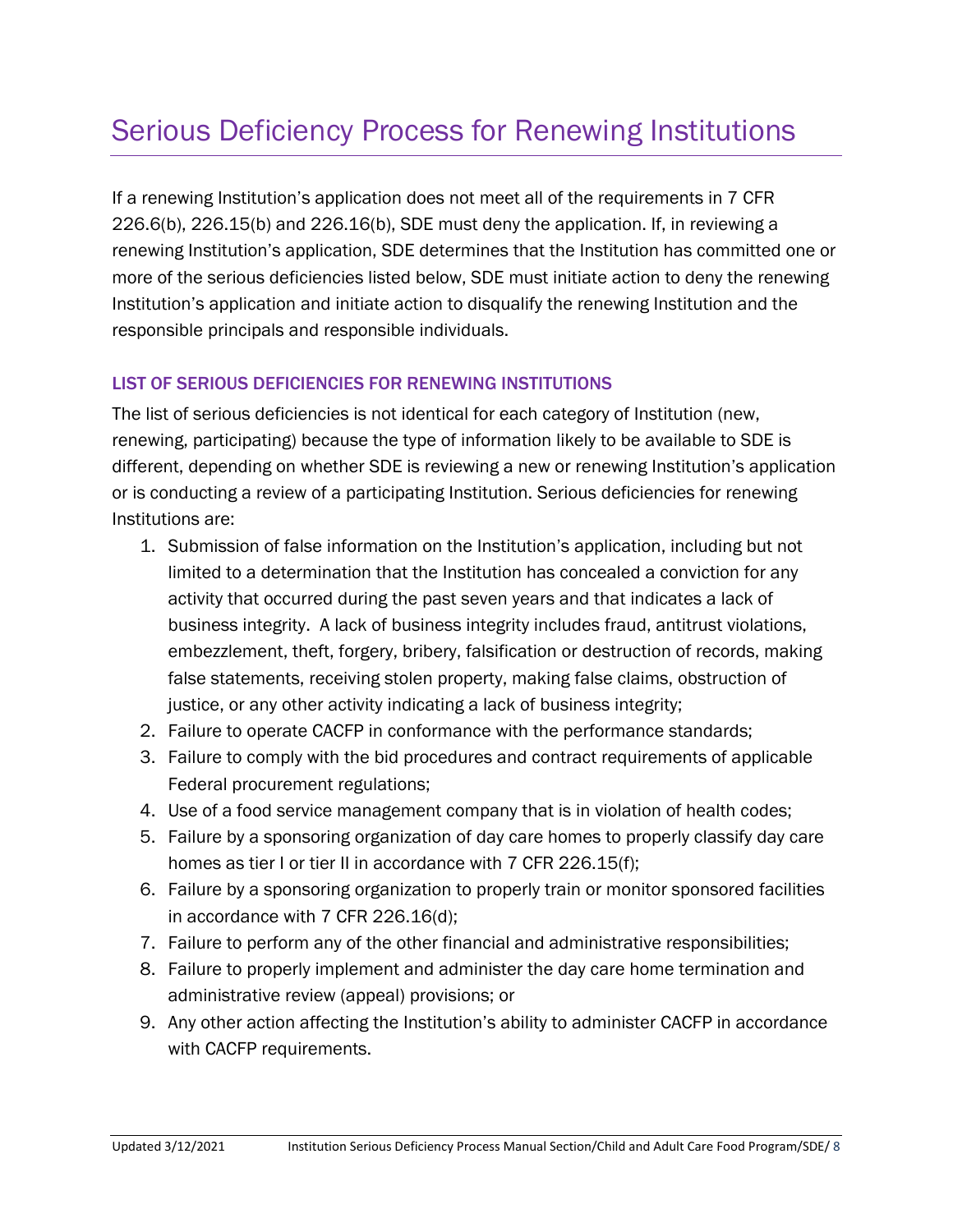### SERIOUS DEFICIENCY NOTIFICATION PROCEDURES FOR RENEWING INSTITUTIONS

If SDE determines that a renewing Institution has committed one or more of the serious deficiencies listed above, SDE must use the following procedures to provide the Institution and the responsible principals and responsible individuals notice of the serious deficiency (ies) and an opportunity to take corrective action.

### NOTICE OF SERIOUS DEFICIENCY

SDE must notify the Institution's executive director and chairman of the board of directors, in writing and in a method of delivery that confirms receipt and/or delivery of notice, that the Institution has been determined to be seriously deficient. The notice must identify the responsible principals and responsible individuals and must be sent to those persons as well. SDE may specify in the notice different corrective action, and time periods for completing the corrective action, for the Institution and the responsible principals and responsible individuals. At the same time the notice is issued, SDE must add the Institution to the SDE list, along with the basis for the serious deficiency determination, and provide a copy of the notice to WRO. A Child Nutrition Coordinator or the Director of Child Nutrition has the authority to sign the serious deficiency notice. The notice must also specify:

- 1. The serious deficiency (ies);
- 2. The actions to be taken to correct the serious deficiency (ies);
- 3. The time allotted to correct the serious deficiency (ies). This must be as soon as possible, but not to exceed 30 days;
- 4. That the serious deficiency determination is not subject to administrative review (appeal);
- 5. That failure to fully and permanently correct the serious deficiency(ies) within the allotted time will result in SDE's denial of the Institution's application, the proposed termination of the Institution's agreement (if SDE has temporarily extended the agreement) and the proposed disqualification of the Institution and the responsible principals and responsible individuals;
- 6. That the Institution's voluntary termination of its agreement with SDE after having been notified that it is seriously deficient will still result in the Institution's formal termination by SDE and placement of the Institution and its responsible principals and responsible individuals on the National Disqualified List; and
- 7. That if the SDE does not possess the date of birth for any individual named as a ''responsible principal or responsible individual'' in the serious deficiency notice, the submission of that person's date of birth is a condition of corrective action for the Institution and/or individual.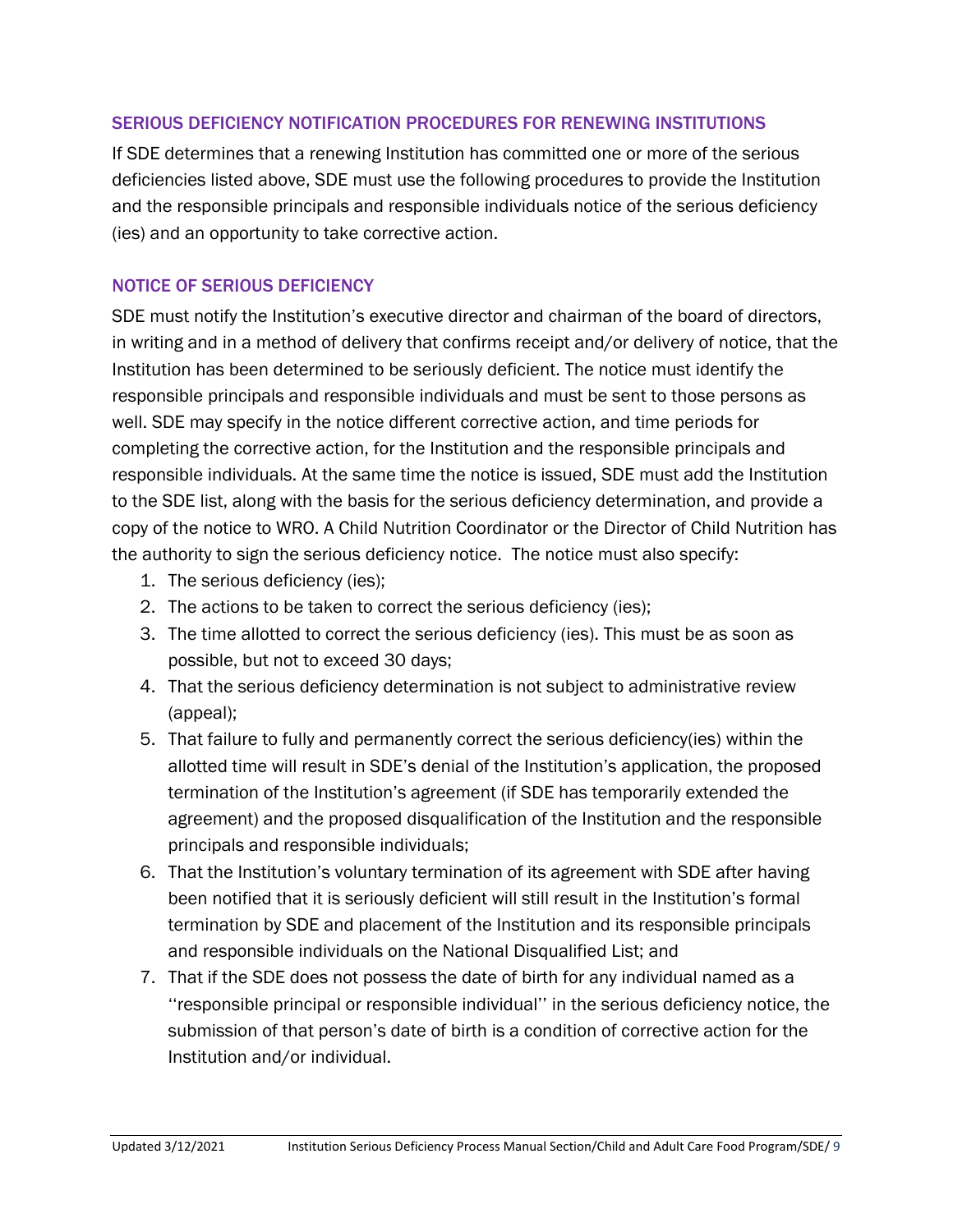SDE will provide technical assistance as appropriate in the areas identified as seriously deficient. In response to the serious deficiency notice the Institution must submit a Corrective Action Plan (CAP) that details the internal controls implemented to ensure that the serious deficiency(ies) are fully and permanently corrected. A successful CAP must include:

- 1. Name(s) of the Institution, executive director, chairman of the board of directors and other responsible principals and responsible individuals (RPIs) associated with the serious deficiencies;
- 2. Address of the institution;
- 3. Dates of birth of the executive director, chairman of the board of directors and other responsible principals and responsible individuals associated with the serious deficiency (ies); and
- 4. Details of the serious deficiencies.

### **What**

• List each serious deficiency and the detailed procedures that will be implemented to address each serious deficiency;

### Who

• In the procedures that address each serious deficiency, list the personnel responsible for each task. Use the personnel title.

### When

• The timeline for implementing each procedure to correct the issue and how often the procedure will occur: daily, weekly, monthly, or annually. Include when the implementation began and the date(s) when each procedure will be fully implemented.

### **Where**

• The location where records and CAP documentation will be maintained.

How

- Additional supporting documentation used to correct the issue. This might include copies of enrollment forms, training documentation, menu records, income eligibility records, attendance records, meal count forms, etc.; and
- Describe how the Institution will inform other responsible principals and responsible individuals (staff) of the new policies and procedures (e.g., Handbook, training).

### SUCCESSFUL CORRECTIVE ACTION PLAN (CAP)

If corrective action has been taken to fully and permanently correct the serious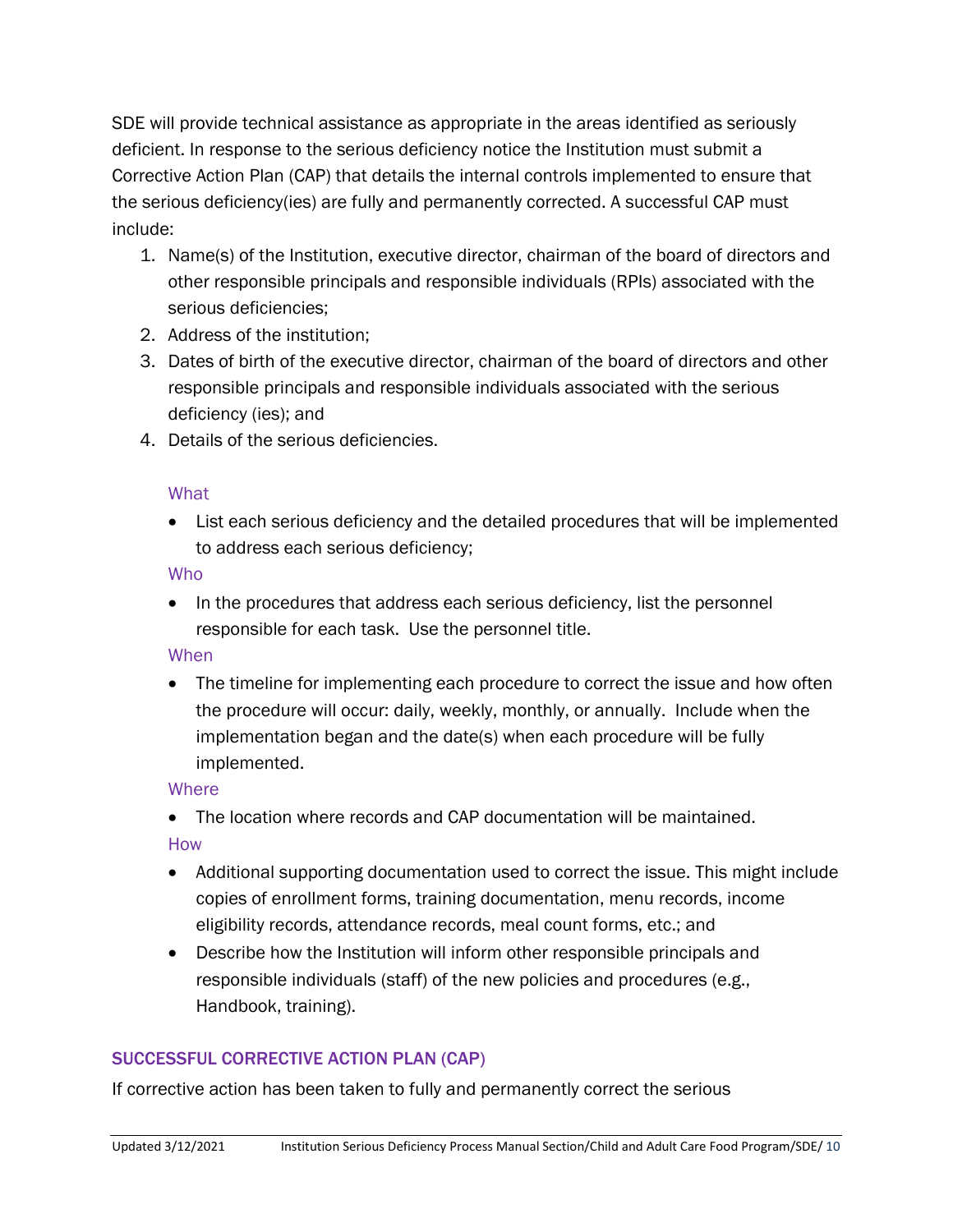deficiency(ies) within the allotted time and to the SDE's satisfaction, the SDE will accept the CAP and must:

- 1. Notify the Institution's executive director and chairman of the board of directors, and the responsible principals and responsible individuals, in writing and in a method of delivery that confirms receipt and/or delivery of notice, that SDE has temporarily deferred its serious deficiency determination; and
- 2. Offer the renewing Institution the opportunity to resubmit its application. If the renewing Institution resubmits its application, SDE must complete its review of the application within 30 days after receiving a complete and correct application.

If corrective action plan is complete and accepted for the Institution but not for all of the responsible principals and responsible individuals (or vice versa), SDE must:

- 1. Continue with the actions against the remaining parties;
- 2. At the same time the notice is issued, SDE must also update the SDE list to indicate that the serious deficiency(ies) has(ve) been corrected and provide a copy of the notice to WRO; and
- 3. If the renewing Institution has corrected the serious deficiency (ies), SDE must offer the Institution the opportunity to resubmit its application. If the renewing Institution resubmits its application, SDE must complete its review of the application within 30 days after receiving a complete and correct application.

If SDE initially determines that the Institution's corrective action plan is complete and acceptable, but later determines that the serious deficiency(ies) have recurred, SDE must move immediately to issue a notice proposing to terminate and disqualify the Institution, executive director, chairman of the board of directors and responsible principals and responsible individuals.

## APPLICATION DENIAL AND PROPOSED DISQUALIFICATION

If timely corrective action is not taken to fully and permanently correct the serious deficiency(ies), SDE must notify the Institution's executive director and chairman of the board of directors, and the responsible principals and responsible individuals, in writing and in a method of delivery that confirms receipt and/or delivery of notice, that the Institution's application has been denied. At the same time the notice is issued, SDE must update the SDE list and provide a copy of the notice to WRO. The notice must also specify:

- 1. That the Institution's application has been denied and SDE is proposing to terminate the Institution's agreement and to disqualify the Institution and the responsible principals and responsible individuals;
- 2. The basis for the actions;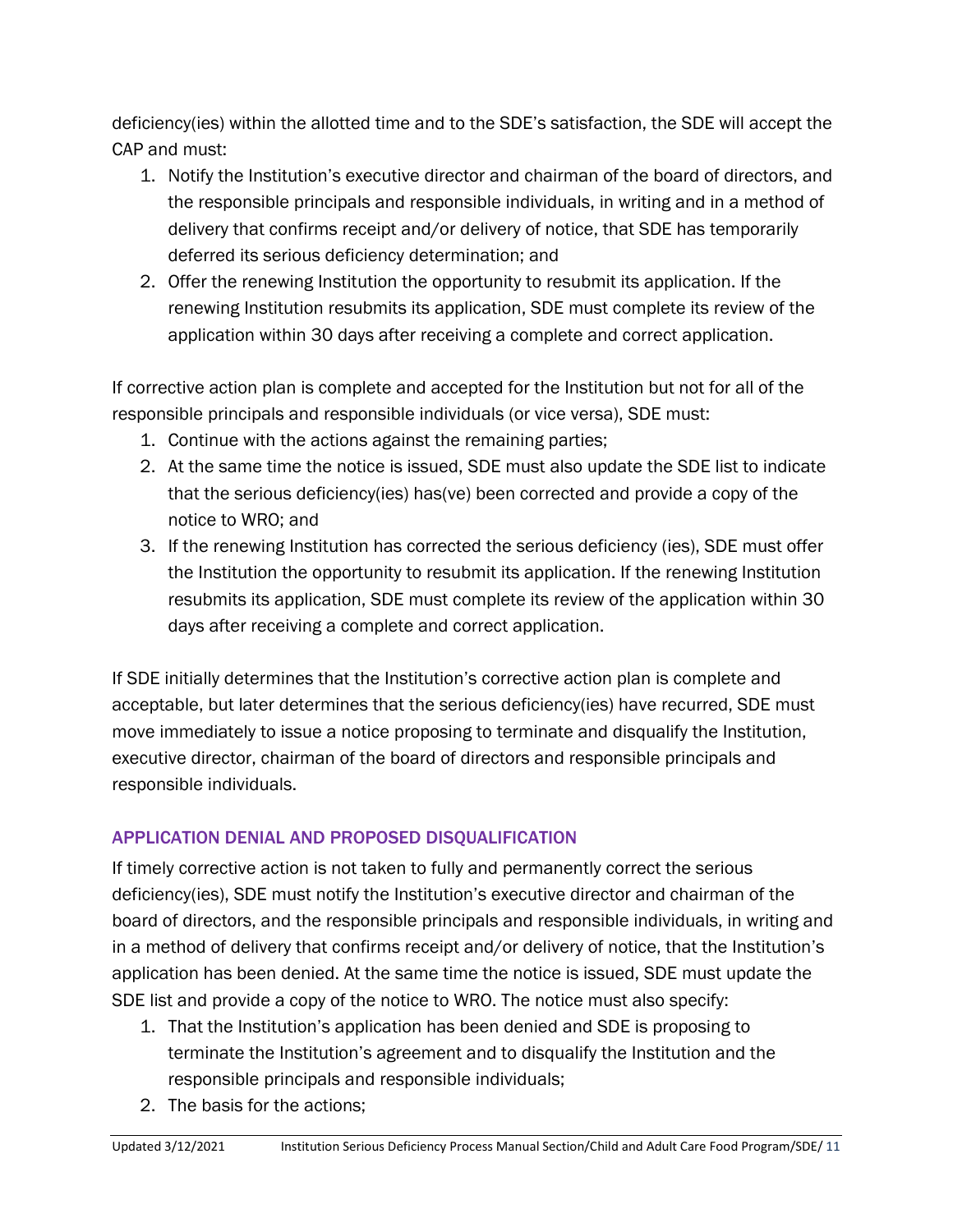- 3. That, if the Institution voluntarily terminates its agreement after receiving the notice of the proposed termination, the Institution and the responsible principals and responsible individuals will be disqualified;
- 4. The procedures for seeking an administrative review (appeal) of the application denial and proposed disqualifications; and
- 5. That the Institution may continue to participate in CACFP and receive CACFP reimbursement for eligible meals served and allowable administrative costs incurred until its administrative review is completed.

If an administrative review (appeal) is requested by the Institution, SDE and the administrative official must follow SDE's Administrative Review Procedures. If the administrative review official overturns SDE's proposed actions to terminate the Institution and disqualify the Institution, executive director, chairman of the board of directors, responsible principals, and responsible individuals, SDE must issue a notice in writing and in a method of delivery that confirms receipt and/or delivery of notice, that the proposed termination of the Institution and disqualification of the Institution, executive director, chairman of the board of directors, responsible principals, and responsible individuals is temporarily deferred. SDE must also update the SDE list and provide a copy of the notice and the mailing address and date of birth for each responsible principal and responsible individual to WRO.

### AGREEMENT TERMINATION AND DISQUALIFICATION

When the time for requesting an administrative review (appeal) expires or when the administrative review official upholds SDE's denial of the Institution's application packet, termination of the Institutions agreement, the proposed termination, and the proposed disqualifications, SDE must:

- 1. Notify the Institution's executive director and chairman of the board of directors, and the responsible principals and responsible individuals, in writing and in a method of delivery that confirms receipt and/or delivery of notice, that the Institutions agreement has been terminated and that the Institution and the responsible principals and responsible individuals have been disqualified;
- 2. Update SDE list at the time such notice is issued; and
- 3. Provide a copy of the notice, the mailing address, and date of birth for each responsible principal and responsible individual to WRO.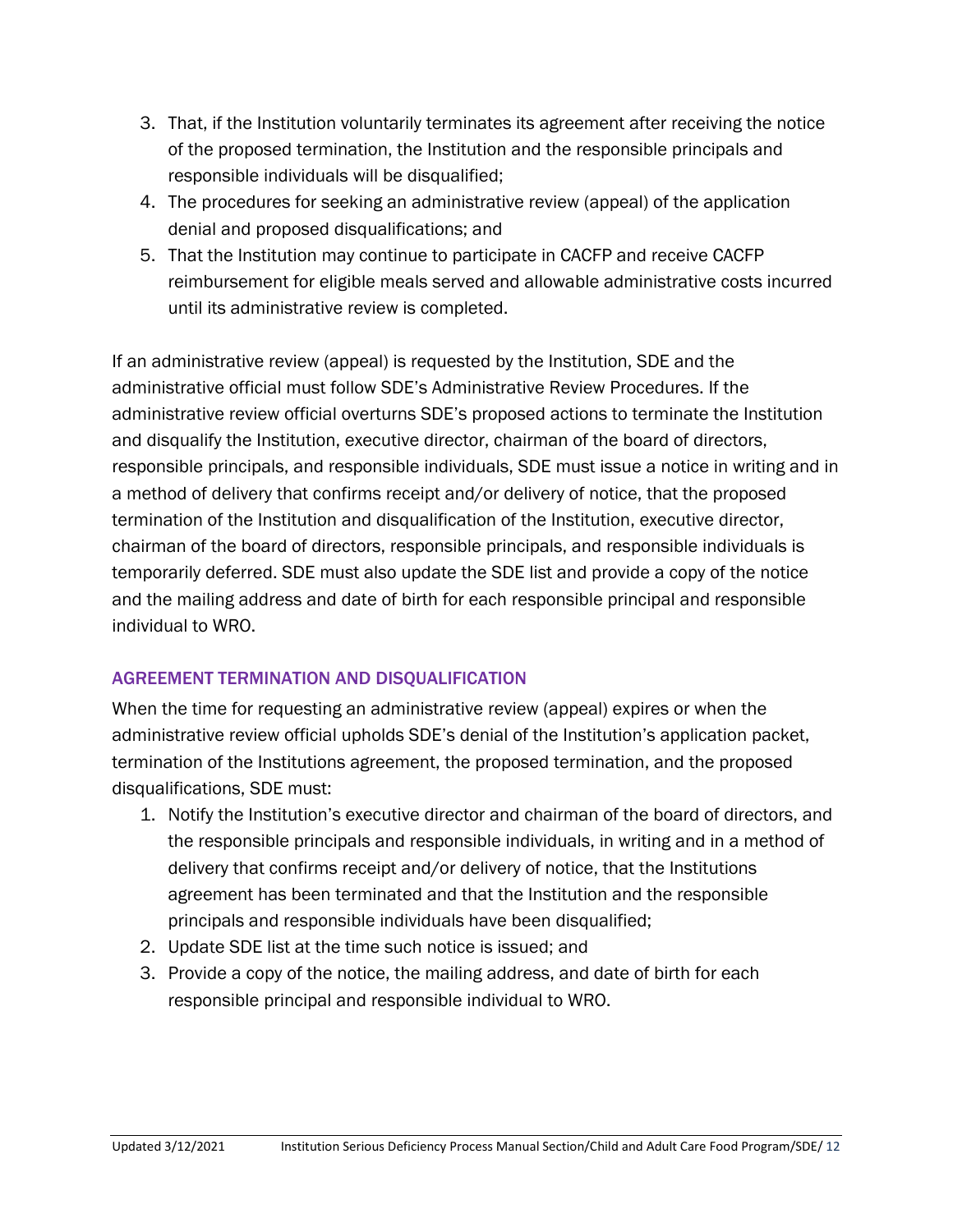## <span id="page-12-0"></span>Serious Deficiency Process for Participating Institutions

If SDE holds an agreement with an Institution operating in more than one State, the Institution has been disqualified from CACFP by another State agency and placed on the National Disqualified List, SDE must terminate the Institution's agreement effective no later than 45 days from the date of the Institution's disqualification by the other State agency. At the same time the notice of termination is issued, SDE must add the Institution to the SDE list and indicate that the Institution's agreement has been terminated and provide a copy of the notice to WRO and the other State agency's regional office if applicable.

If SDE determines that a participating Institution has committed one or more of the serious deficiencies below, SDE must initiate action to terminate the agreement of a participating Institution and initiate action to disqualify the Institution and any responsible principals and responsible individuals.

### LIST OF SERIOUS DEFICIENCIES FOR PARTICIPATING INSTITUTIONS

The list of serious deficiencies is not identical for each category of Institution (new, renewing, or participating) because the type of information likely to be available to SDE is different. Serious deficiencies for participating Institutions are:

- 1. Submission of false information on the Institution's application, including but not limited to a determination that the Institution has concealed a conviction for any activity that occurred during the past seven years and that indicates a lack of business integrity. A lack of business integrity includes fraud, antitrust violations, embezzlement, theft, forgery, bribery, falsification or destruction of records, making false statements, receiving stolen property, making false claims, obstruction of justice, or any other activity indicating a lack of business integrity;
- 2. Permitting an individual who is on the National Disqualified List to serve in a principal capacity with the Institution or, if a sponsoring organization, permitting such an individual to serve as a principal in a sponsored center or as a day care home;
- 3. Failure to operate CACFP in conformance with the performance standards;
- 4. Failure to comply with the bid procedures and contract requirements of applicable Federal procurement regulations;
- 5. Failure to return to SDE any advance payments that exceeded the amount earned for serving eligible meals, or failure to return disallowed start-up or expansion payments;
- 6. Failure to maintain adequate records;
- 7. Failure to adjust meal orders to conform to variations in the number of participants;
- 8. Claiming reimbursement for meals not served to participants;
- 9. Claiming reimbursement for a significant number of meals that do not meet CACFP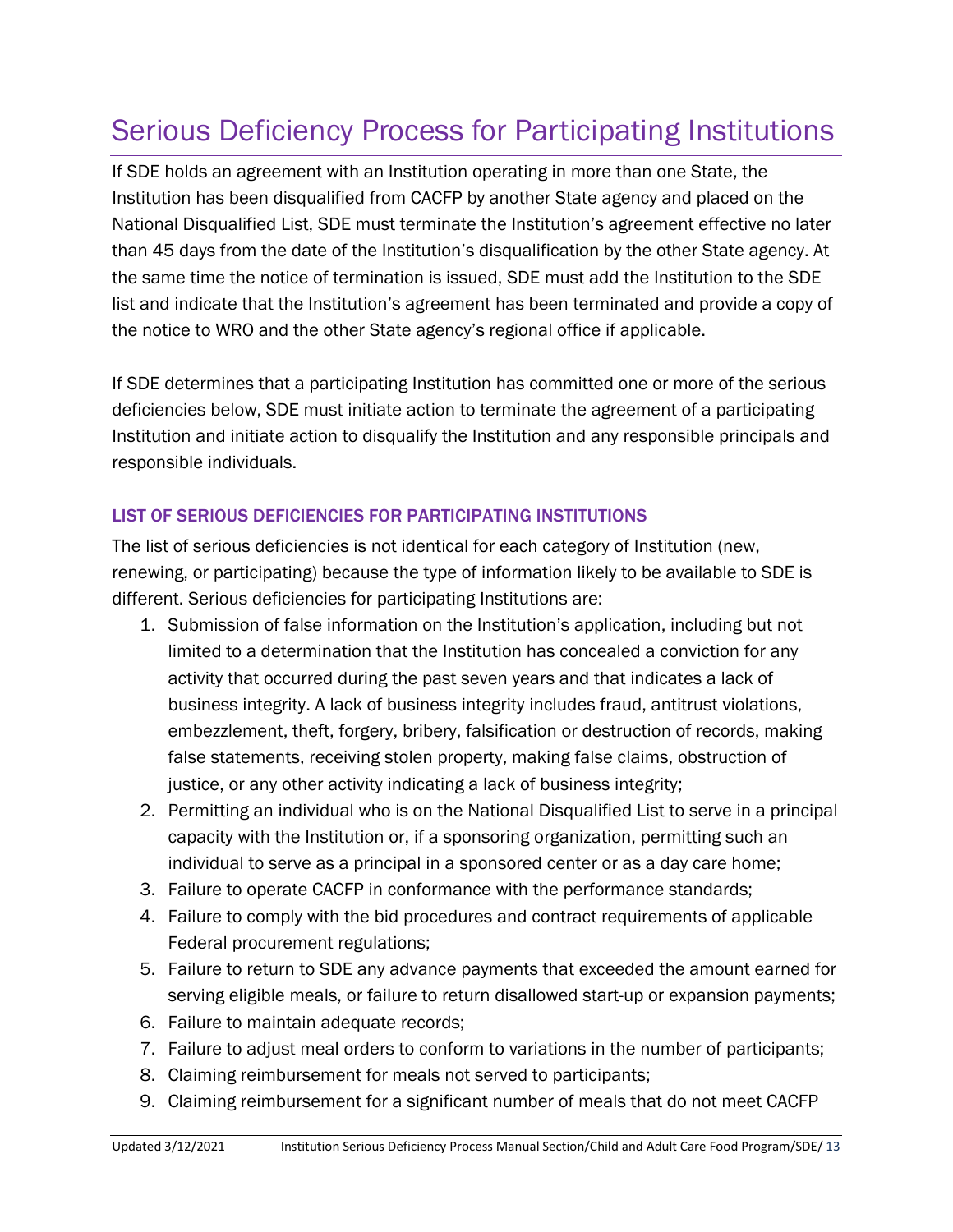requirements;

- 10.Use of a food service management company that is in violation of health codes;
- 11.Failure of a sponsoring organization to disburse payments to its facilities in accordance with the regulations at 7 CFR 226.16(g) and (h) or in accordance with its management plan;
- 12.Claiming reimbursement for meals served by a for-profit child care center or a forprofit outside school hours care center during a calendar month in which less than 25 percent of the children in care (enrolled or licensed capacity, whichever is less) were eligible for free or reduced-price meals or were title XX beneficiaries;
- 13.Claiming reimbursement for meals served by a for-profit adult day care center during a calendar month in which less than 25 percent of its enrolled adult participants were title XIX or title XX beneficiaries;
- 14.Failure by a sponsoring organization of day care homes to properly classify day care homes as tier I or tier II in accordance with 7 CFR 226.15(f);
- 15.Failure by a sponsoring organization to properly train or monitor sponsored facilities in accordance with 7 CFR 226.16(d);
- 16.Use of day care home funds by a sponsoring organization to pay for the sponsoring organization's administrative expenses;
- 17.Failure to perform any of the other financial and administrative responsibilities;
- 18.Failure to properly implement and administer the day care home termination and administrative review (appeal) provisions provided at the end of this section and in 7 CFR 226.16(l);
- 19.The Institution or any of the Institution's principals have been declared ineligible for any other publicly funded program by reason of violating that program's requirements. However, this prohibition does not apply if the Institution or the principal has been fully reinstated in, or is now eligible to participate in that program, including the payment of any debts owed;
- 20.Conviction of the Institution or any of its principals for any activity that occurred during the past seven years and that indicates a lack of business integrity. A lack of business integrity includes fraud, antitrust violations, embezzlement, theft, forgery, bribery, falsification or destruction of records, making false statements, receiving stolen property, making false claims, obstruction of justice, or any other activity indicating a lack of business integrity; or
- 21.Any other action affecting the Institution's ability to administer CACFP in accordance with CACFP requirements.

### SERIOUS DEFICIENCY NOTIFICATION PROCEDURES FOR PARTICIPATING INSTITUTIONS

If SDE determines that a participating Institution has committed one or more of the serious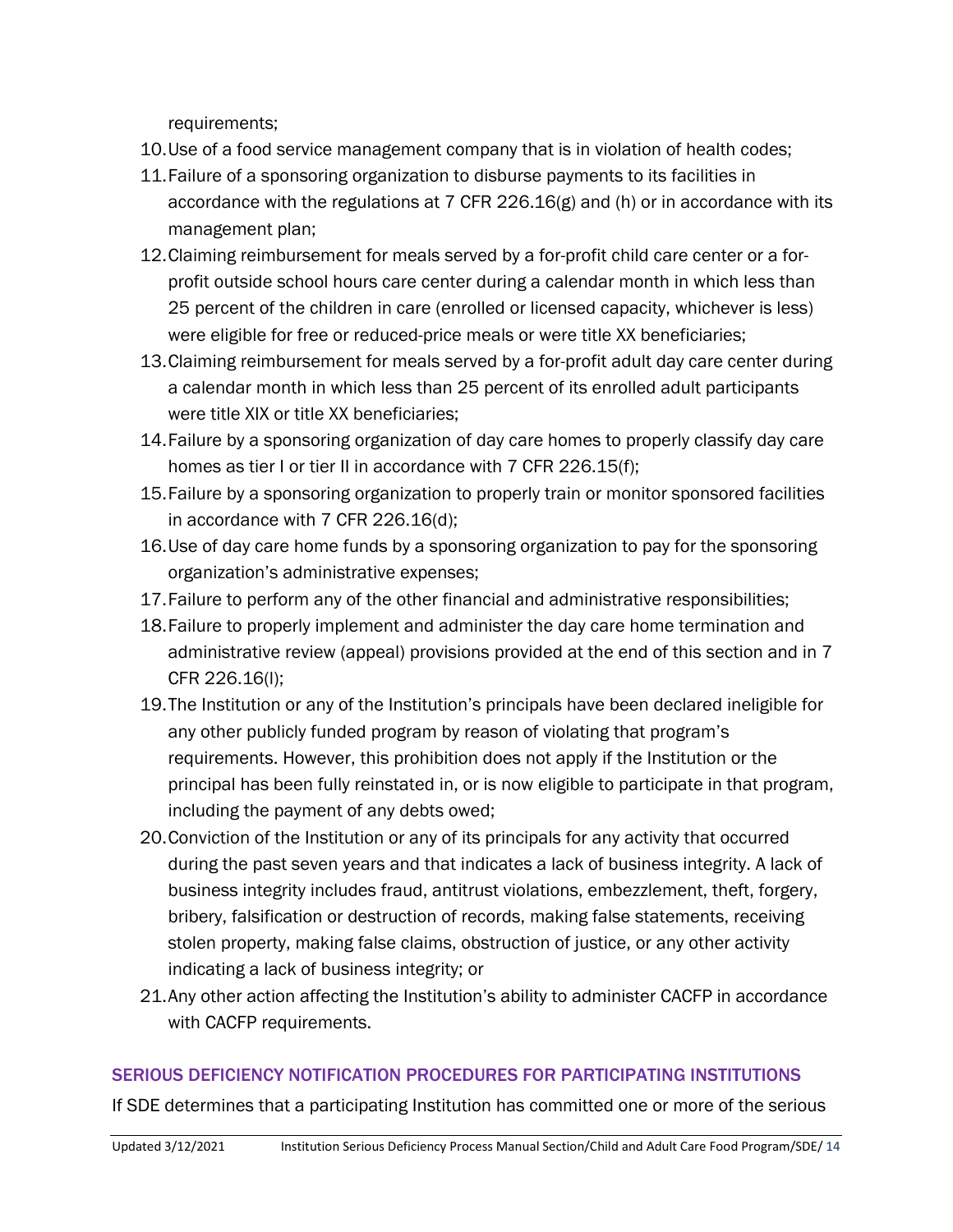deficiencies listed above, SDE must use the following procedures to provide the Institution and the responsible principals and responsible individuals notice of the serious deficiency (ies) and an opportunity to take corrective action.

However, if the serious deficiency(ies) constitutes an imminent threat to the health or safety of participants, or the Institution has engaged in activities that threaten the public health or safety, SDE must follow the procedures for "Suspension of an Institution's participation" provided later in this section instead of the procedures below. Further, if the serious deficiency is the submission of a false or fraudulent claim, in addition to the procedures below, SDE may suspend the Institution's participation in accordance with the suspension procedures provided later in this section.

## NOTICE OF SERIOUS DEFICIENCY

SDE must notify the Institution's executive director and chairman of the board of directors in writing and in a method of delivery that confirms receipt and/or delivery of notice, that the Institution has been determined seriously deficient. The notice must identify the responsible principals and responsible individuals and must be sent to those persons as well. SDE may specify in the notice different corrective action and time periods for completing the corrective action for the Institution and the responsible principals and responsible individuals. At the same time the notice is issued, SDE must add the Institution to the SDE list, along with the basis for the serious deficiency determination, and provide a copy of the notice to WRO. A Child Nutrition Coordinator or the Director of Child Nutrition has the authority to sign the serious deficiency notice. The notice must also specify:

- 1. The serious deficiency (ies);
- 2. The actions to be taken to correct the serious deficiency (ies);
- 3. The time allotted to correct the serious deficiency (ies); this must be as soon as possible, but not to exceed 30 days;
- 4. That the serious deficiency determination is not subject to administrative (appeal) review;
- 5. That failure to fully and permanently correct the serious deficiency(ies) within the allotted time will result in SDE"s proposed termination of the Institution's agreement and the proposed disqualification of the Institution and the responsible principals and responsible individuals;
- 6. That the Institution's voluntary termination of its agreement with SDE after having been notified that it is seriously deficient will still result in the Institution's formal termination by SDE and placement of the Institution and its responsible principals and responsible individuals on the National Disqualified List; and
- 7. That, if SDE does not possess the date of birth for any individual named as a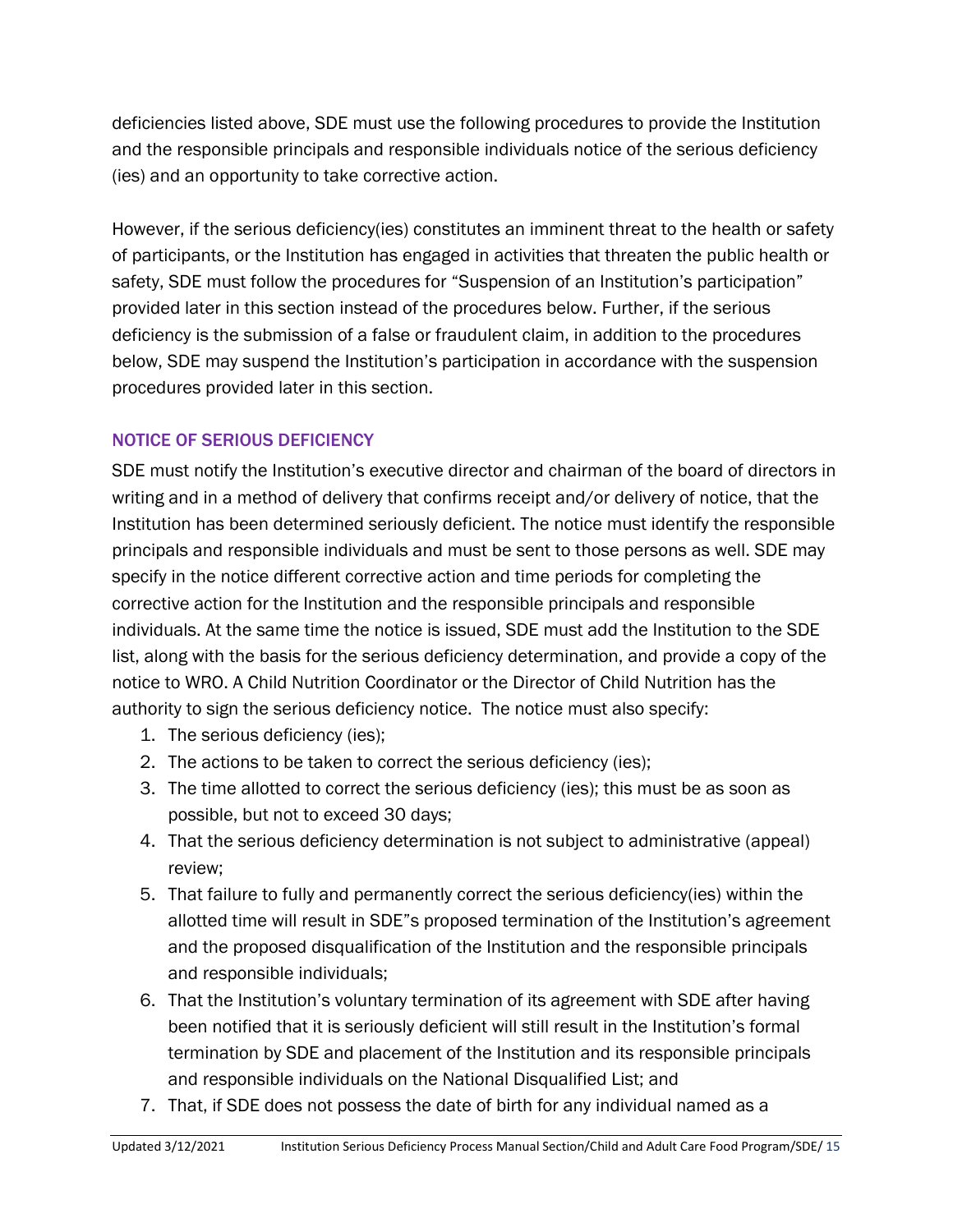''responsible principal or responsible individual'' in the serious deficiency notice, the submission of that person's date of birth is a condition of corrective action for the Institution and/or individual.

SDE will provide technical assistance as appropriate in the areas identified as seriously deficient. In response to the serious deficiency notice the Institution must submit a Corrective Action Plan (CAP) that details the internal controls implemented to ensure that the serious deficiency (ies) is/are fully and permanently corrected. A successful CAP must include:

- 1. Name(s) of the Institution, executive director, chairman of the board of directors and other responsible principals and responsible individuals (RPIs) associated with the serious deficiencies;
- 2. Address of the institution;
- 3. Dates of birth of the executive director, chairman of the board of directors and other responsible principals and responsible individuals associated with the serious deficiency (ies); and
- 4. Details of the serious deficiencies.

### **What**

• List each serious deficiency and the detailed procedures that will be implemented to address each serious deficiency;

## **Who**

• In the procedures that address each serious deficiency, list the personnel responsible for each task. Use the personnel title.

## **When**

• The timeline for implementing each procedure to correct the issue and how often the procedure will occur: daily, weekly, monthly, or annually. Include when the implementation began and the date(s) when each procedure will be fully implemented.

## **Where**

• The location where records and CAP documentation will be maintained.

## How

- Additional supporting documentation used to correct the issue. This might include copies of enrollment forms, training documentation, menu records, income eligibility records, attendance records, meal count forms, etc.; and
- Describe how the Institution will inform other responsible principals and responsible individuals (staff) of the new policies and procedures (e.g., Handbook, training).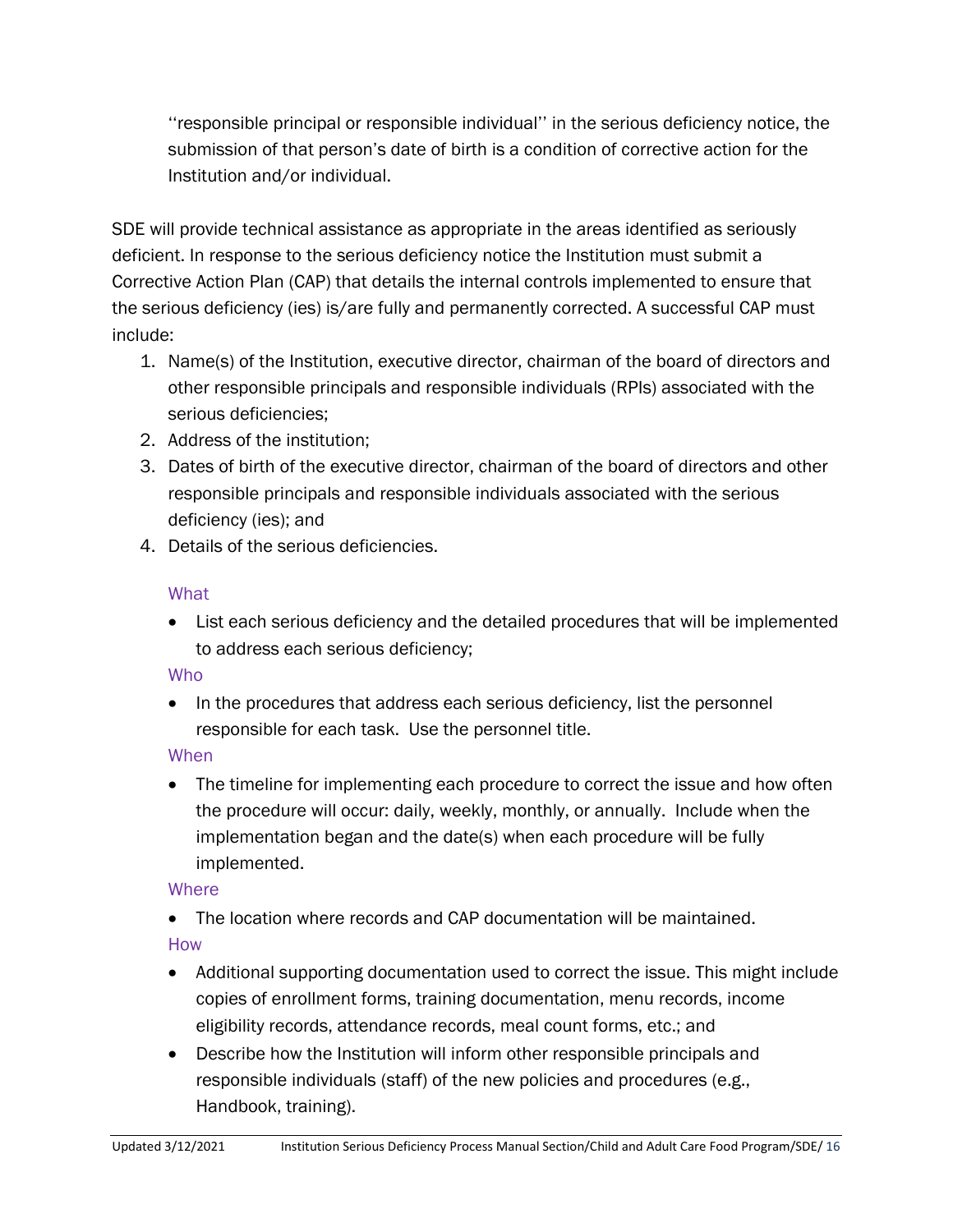### SUCCESSFUL CORRECTIVE ACTION PLAN (CAP)

If corrective action has been taken to fully and permanently correct the serious deficiency(ies) within the allotted time and to the SDE's satisfaction, the SDE will accept the CAP and must:

- 1. Notify the Institution's executive director, chairman of the board of directors, and the responsible principals and responsible individuals, in writing and in a method of delivery that confirms receipt and/or delivery of notice, that SDE has temporarily deferred its serious deficiency determination; and
- 2. If applicable, offer the participating Institution the opportunity to resubmit its application packet in MyIdahoCNP. If the participating Institution resubmits its application, SDE must complete its review of the application within 30 days after receiving a complete and correct application.

If corrective action plan is complete and accepted for the Institution but not for all of the responsible principals and responsible individuals (or vice versa), SDE must:

- 1. Continue with the actions against the remaining parties;
- 2. At the same time the notice is issued, SDE must also update the SDE list to indicate that the serious deficiency(ies) has(ve) been corrected and provide a copy of the notice to WRO; and
- 3. If the Institution has corrected the serious deficiency (ies), if applicable, offer it the opportunity to resubmit its application. If the participating Institution resubmits its application, SDE must complete its review of the application within 30 days after receiving a complete and correct application.

If SDE initially determines that the Institution's Corrective Action Plan is complete and acceptable, but later determines that the serious deficiency (ies) has/have recurred, SDE must move immediately to issue a notice proposing to terminate and disqualify the Institution, executive director, chairman of the board of directors, and the responsible principals and responsible individuals.

### PROPOSED TERMINATION AND PROPOSED DISQUALIFICATION

If the Institution fails to submit a timely CAP or no CAP is submitted to fully and permanently correct the serious deficiency(ies) cited by the CAP due date, SDE must notify the Institution's executive director, chairman of the board of directors, and the responsible principals and responsible individuals, in writing and in a method of delivery that confirms receipt and/or delivery of notice, that SDE is proposing to terminate the Institution's agreement for cause and to disqualify the Institution, executive director, chairman of the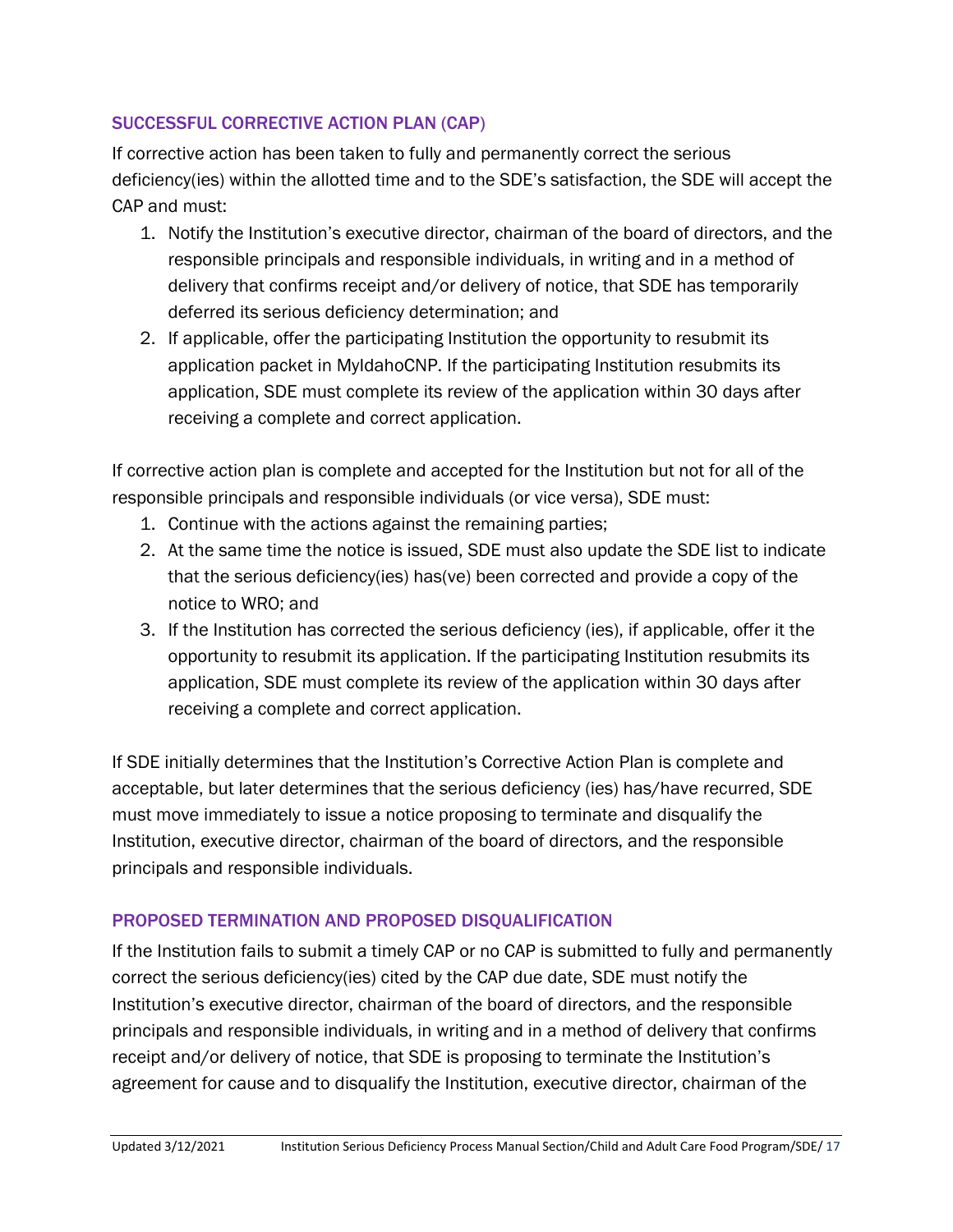board of directors and the responsible principals and responsible individuals. At the same time the notice is issued, SDE must also update SDE list and provide a copy of the notice to WRO. The notice must also specify:

- 1. That SDE is proposing to terminate the Institution's agreement and to disqualify the Institution and the responsible principals and responsible individuals;
- 2. The basis for the actions;
- 3. That if the Institution voluntarily terminates its agreement after receiving the notice of proposed termination, the Institution and the responsible principals and responsible individuals will be disqualified and placed on the National Disqualification List;
- 4. The procedures for seeking an administrative review (appeal) of the proposed termination and proposed disqualifications; and
- 5. That unless participation has been suspended, the Institution may continue to participate and receive CACFP reimbursement for eligible meals served and allowable administrative costs incurred until its administrative review is completed.

If an administrative review (appeal) is requested by the Institution, SDE and the administrative official must follow SDE's Administrative Review Procedures. If the administrative review official overturns SDE's proposed actions to terminate the Institution and disqualification of the executive director, chairman of the board of directors, responsible principals, and responsible individuals, SDE must issue a notice in writing and in a method of delivery that confirms receipt and/or delivery of notice, that the proposed termination of the Institution and disqualification of the Institution, executive director, chairman of the board of directors, responsible principals, and responsible individuals is temporarily deferred. SDE must also update the SDE list and provide a copy of the notice and the mailing address and date of birth for each responsible principal and responsible individual to WRO.

## PROGRAM PAYMENTS AND EXTENDED APPLICATION

If the participating Institution must renew its application packet, or its application packet expires, before the end of the time allotted for corrective action and/or the conclusion of any administrative review (appeal) requested by the participating Institution:

- 1. SDE must temporarily extend its current application packet with the participating Institution and continue to pay any valid unpaid claims for reimbursement for eligible meals served and allowable administrative expenses incurred; and
- 2. During this period, SDE may base administrative payments to the Institution on the Institution's previous approved budget, or may base administrative payments to the Institution on the budget submitted by the Institution as part of its renewal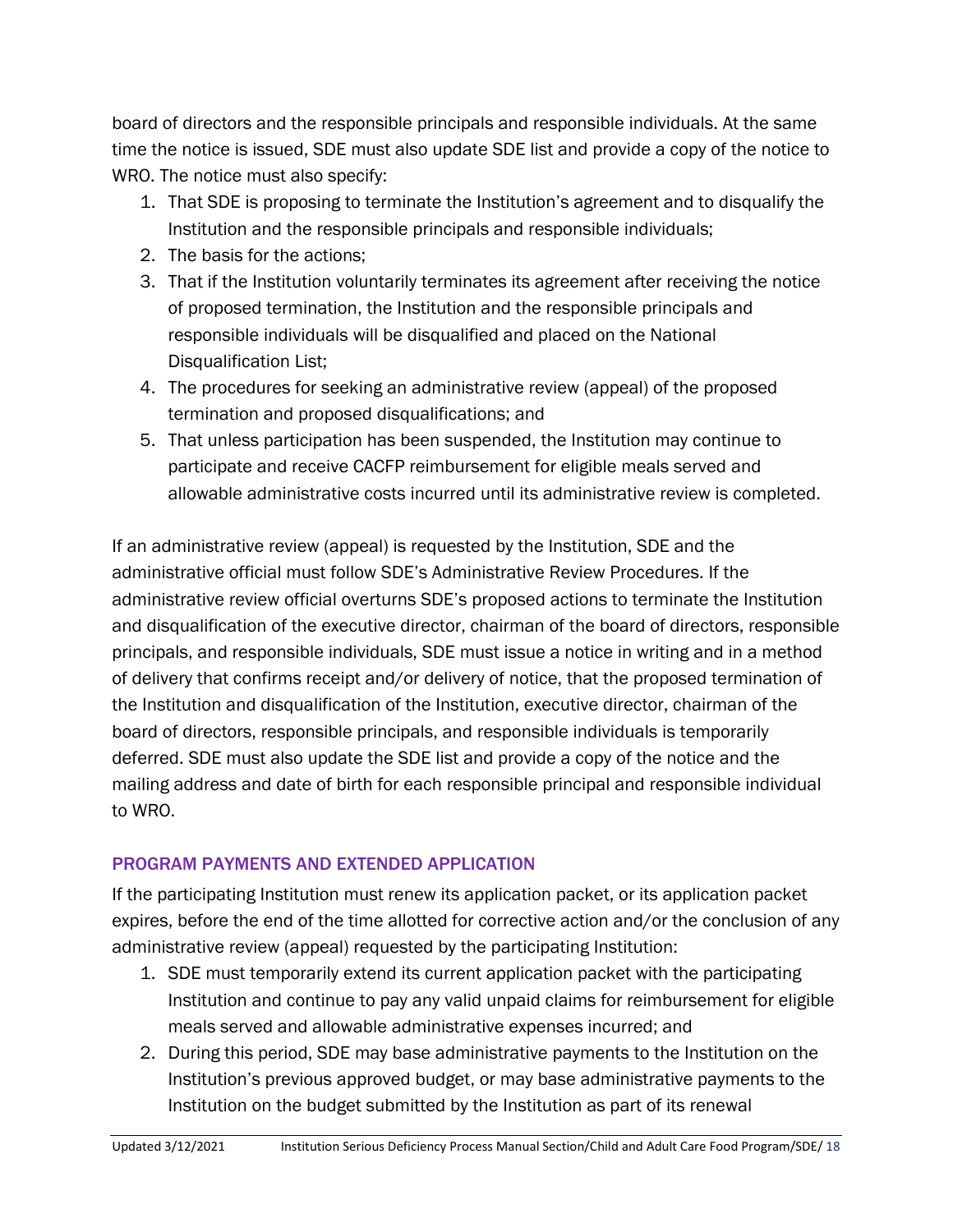application; and

3. The actions set forth above must be taken either until the serious deficiency (ies) is/are corrected or until the Institution's agreement is terminated, including the period of any administrative review.

### AGREEMENT TERMINATION AND DISQUALIFICATION

When the time for requesting an administrative review (appeal) expires or when the administrative review official upholds SDE's proposed termination and disqualifications, SDE must immediately:

- 1. Notify the Institution's executive director and chairman of the board of directors, and the responsible principals and responsible individuals, in writing and in a method of delivery that confirms receipt and/or delivery of notice, that the Institution's agreement has been terminated and that the Institution and the responsible principals and responsible individuals have been disqualified;
- 2. Update the SDE list at the time such notice is issued; and
- 3. Provide a copy of the notice, mailing address and date of birth for each responsible principal and responsible individual to WRO.

### CORRECTIVE ACTION PLAN TIMEFRAMES

SDE requires Institutions to submit their CAP within 30 days or less (depending on severity) of receipt of the notice. The State agency is prohibited from allowing more than 90 days for corrective action from the date the Institution receives the serious deficiency notice. However, for serious deficiencies requiring the long-term revision of management systems or processes, SDE may permit more than 90 days to complete the corrective action as long as a corrective action plan is submitted to and approved by SDE within 90 days (or such shorter deadline as SDE may establish). The corrective action plan must include milestones and a definite completion date that SDE will monitor. The determination of serious deficiency will remain in effect until SDE determines that the serious deficiency (ies) has/have been fully and permanently corrected within the allotted time.

### UNLAWFUL PRACTICES

If SDE determines that the Institution has engaged in unlawful practices, submitted false or fraudulent claims or other information to SDE, or been convicted of or concealed a criminal background, SDE is prohibited from allowing more than 30 days for corrective action.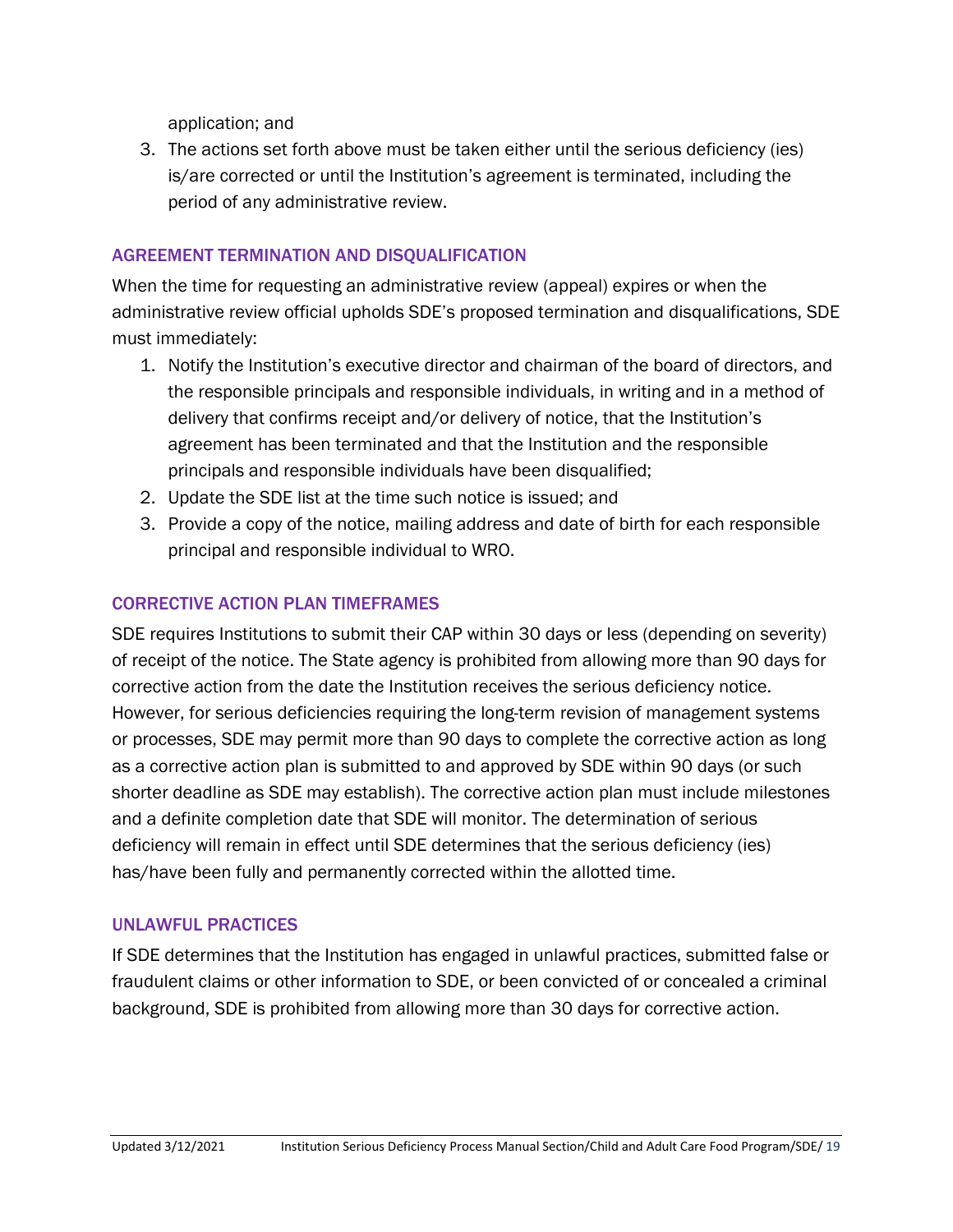## <span id="page-19-0"></span>Suspension of an Institution's Participation

SDE is prohibited from suspending an Institution's participation (including all CACFP payments) except for the reasons set forth below.

### PUBLIC HEALTH OR SAFETY

If State or local health or licensing officials have cited an Institution for serious health or safety violations, SDE must immediately suspend the Institution's CACFP participation, initiate action to terminate the Institution's agreement, and initiate action to disqualify the Institution and the responsible principals and responsible individuals prior to any formal action to revoke the Institution's licensure or approval.

If SDE determines that there is an imminent threat to the health or safety of participants at an Institution, or that the Institution has engaged in activities that threaten the public health or safety, SDE must immediately notify the appropriate State or local licensing and health authorities and take action that is consistent with the recommendations and requirements of those authorities. An imminent threat to the health or safety of participants and engaging in activities that threaten the public health or safety constitute serious deficiencies; however, SDE must use the procedures below to provide the Institution notice of the suspension of participation, serious deficiency, proposed termination of the Institution's agreement, and proposed disqualification of the Institution, responsible principals and responsible individuals.

### NOTICE OF SUSPENSION, SERIOUS DEFICIENCY, PROPOSED TERMINATION, AND PROPOSED DISQUALIFICATION

SDE must notify the Institution's executive director and chairman of the board of directors, in writing and in a method of delivery that confirms receipt and/or delivery of notice, that the Institution's participation (including CACFP payments) has been suspended, that the Institution has been determined to be seriously deficient, and that SDE proposes to terminate the Institution's agreement and to disqualify the Institution and the responsible principals and responsible individuals. The notice must also identify the responsible principals and responsible individuals and must be sent to those persons as well. At the same time this notice is sent, SDE must add the Institution and the responsible principals and responsible individuals to the SDE list, along with the basis for the serious deficiency determination and provide a copy of the notice to WRO. A Child Nutrition Coordinator or the Director of Child Nutrition has the authority to sign the serious deficiency notice. The notice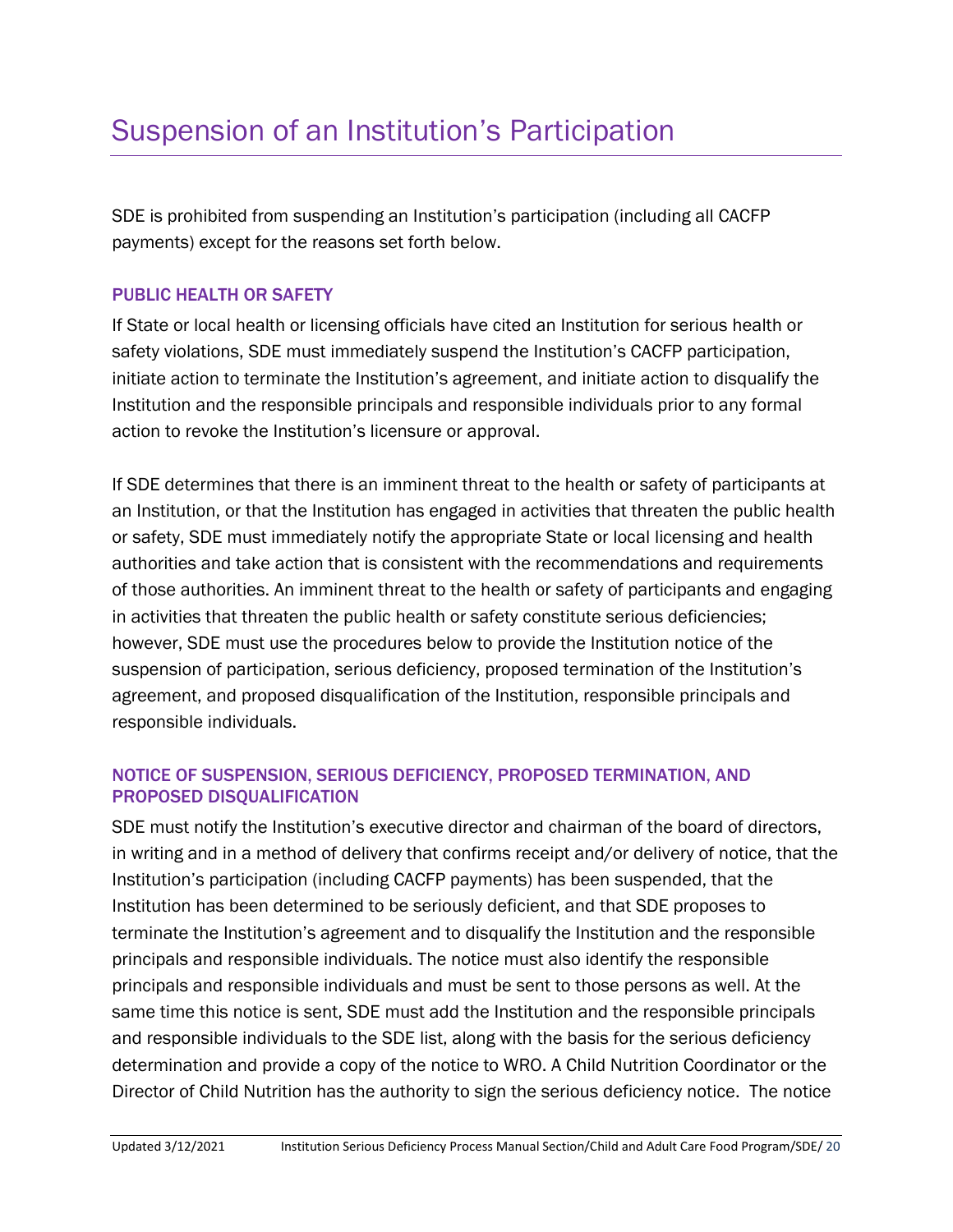must also specify:

- 1. That SDE is suspending the Institution's participation (including CACFP payments), proposing to terminate the Institution's agreement, and proposing to disqualify the Institution and the responsible principals and responsible individuals;
- 2. The serious deficiency (ies);
- 3. That, if the Institution voluntary terminates its agreement with SDE after having been notified of the proposed termination, the Institution and the responsible principals and responsible individuals will be disqualified and placed on the National Disqualified List;
- 4. That the serious deficiency determination is not subject to administrative review (appeal);
- 5. The procedures for seeking an administrative review of the suspension, proposed termination, and proposed disqualifications; and
- 6. That, if the administrative review official overturns the suspension, the Institution may claim reimbursement for eligible meals served and allowable administrative costs incurred during the suspension period.

If an administrative review (appeal) is requested by the Institution, SDE and the administrative official must follow SDE's Administrative Review Procedures. If the administrative review official overturns SDE proposed actions to terminate the Institution's agreement and disqualification of the Institution and responsible principals and responsible individuals, SDE must issue a notice in writing and in a method of delivery that confirms receipt and/or delivery of notice, that the serious deficiency, suspension, proposed termination of the Institution agreement and disqualification of the Institution and responsible principals and responsible individuals is temporarily deferred. SDE must also update the SDE list and provide a copy of the notice and the mailing address and date of birth for each responsible principal and responsible individual to WRO.

## AGREEMENT TERMINATION AND DISQUALIFICATION

When the time for requesting an administrative review (appeal) expires or when the administrative review official upholds SDE's proposed termination and disqualifications, SDE must immediately:

- 1. Notify the Institution's executive director and chairman of the board of directors, and the responsible principals and responsible individuals, in writing and in a method of delivery that confirms receipt and/or delivery of notice, that the Institution's agreement has been terminated and that the Institution and the responsible principals and responsible individuals have been disqualified;
- 2. Update the SDE list at the time such notice is issued; and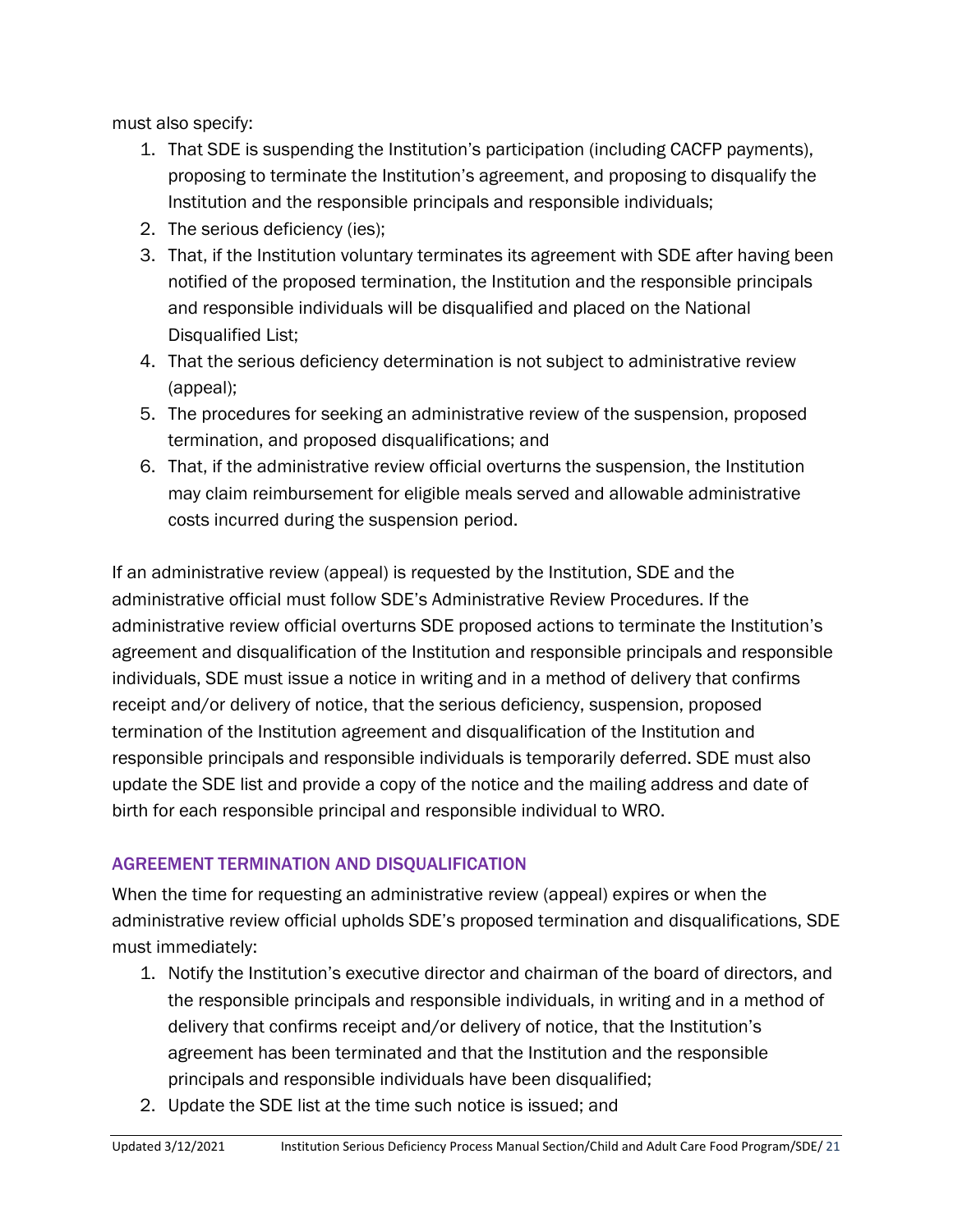3. Provide a copy of the notice, the mailing address, and date of birth for each responsible principal and responsible individual to WRO.

### PROGRAM PAYMENTS

SDE is prohibited from paying any claims for reimbursement from a suspended Institution. However, if the suspended Institution prevails in the administrative review (appeal) of the proposed termination, SDE must pay any claims for reimbursement for eligible meals served and allowable administrative costs incurred during the suspension period.

### FALSE OR FRAUDULENT CLAIMS

If SDE determines that an Institution has knowingly submitted a false or fraudulent claim, SDE may initiate action to suspend the Institution's participation and must initiate action to terminate the Institution's agreement and initiate action to disqualify the Institution and the responsible principals and responsible individuals. The submission of a false or fraudulent claim constitutes a serious deficiency, as noted in this section under the list of serious deficiencies for participating Institutions. If SDE wishes to suspend the Institution's participation, it must use the following procedures to issue the notice of proposed suspension of participation at the same time it issues the serious deficiency notice, which must include the information described below.

### PROPOSED SUSPENSION OF PARTICIPATION

If SDE decides to propose to suspend an Institution's participation due to the Institution's submission of a false or fraudulent claim, it must notify the Institution's executive director and chairman of the board of directors, in writing and in a method of delivery that confirms receipt and/or delivery of notice, that SDE intends to suspend the Institution's participation (including all CACFP payments) unless the Institution requests a review of the proposed suspension. At the same time the notice is issued, SDE must also update the SDE list and provide a copy of the notice to WRO. The notice must identify the responsible principals and responsible individuals and must be sent to those persons as well. The notice must also specify:

- 1. That SDE is proposing to suspend the Institution's participation;
- 2. That the proposed suspension is based on the Institution's submission of a false or fraudulent claim, as described in the serious deficiency notice;
- 3. The effective date of the suspension (which may be no earlier than 10 days after the Institution receives the suspension notice);
- 4. The name, address and telephone number of the suspension review official who will conduct the suspension review; and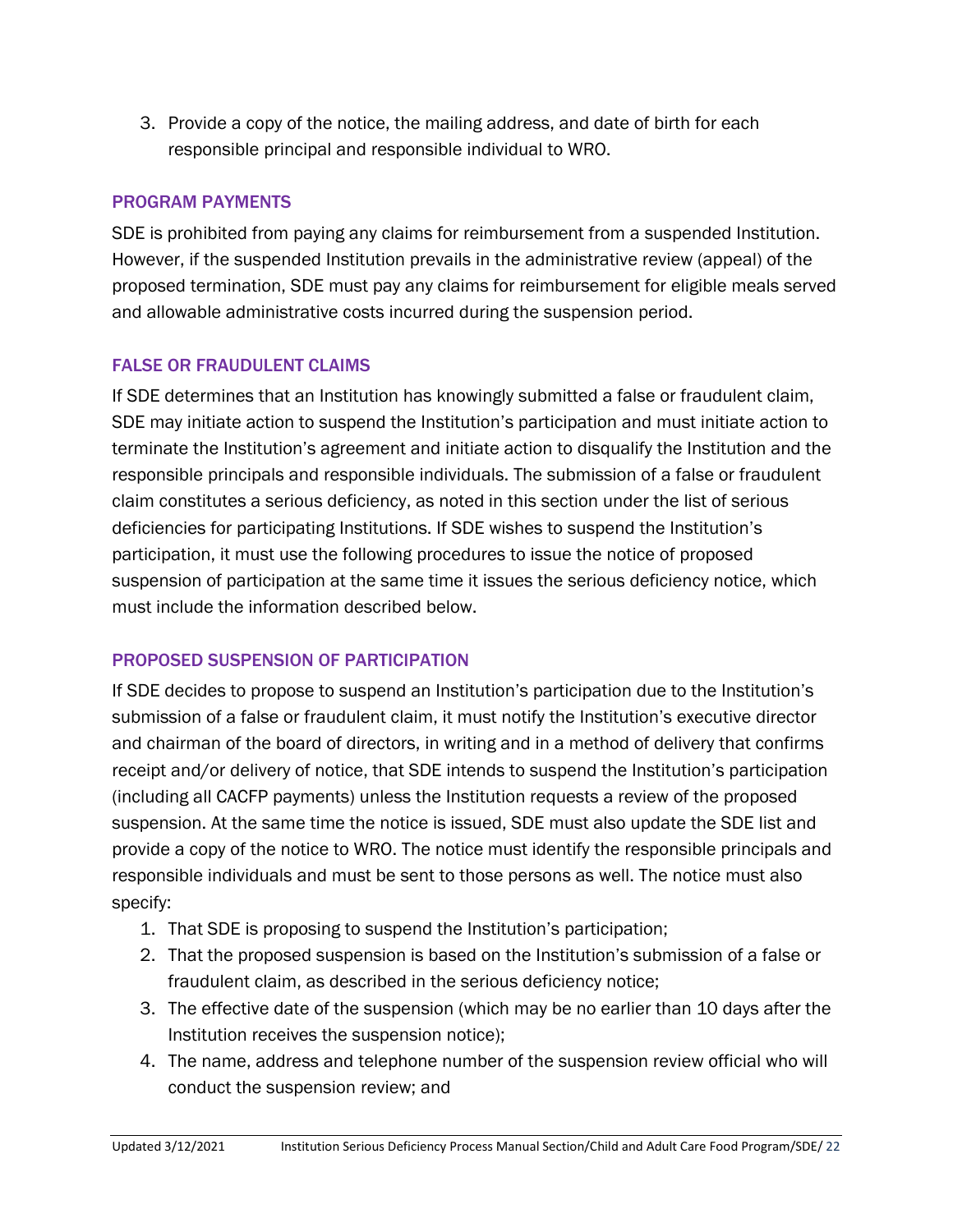5. That if the Institution wishes to have a suspension review, it must request a review and submit to the suspension review official written documentation opposing the proposed suspension within 10 days of the Institution's receipt of the notice.

### SUSPENSION REVIEW

If the Institution requests a review of SDE's proposed suspension of participation, the suspension review must be heard by a suspension review official who must:

- 1. Be an independent and impartial person other than, and not accountable to, any person involved in the decision to initiate suspension proceedings;
- 2. Immediately notify SDE that the Institution has contested the proposed suspension and must obtain from SDE its notice of proposed suspension of participation, along with all supporting documentation; and
- 3. Render a decision on suspension of participation within 10 days of the deadline for receiving the Institution's documentation opposing the proposed suspension.

### SUSPENSION REVIEW DECISION

If the suspension review official determines that SDE's proposed suspension is not appropriate, SDE is prohibited from suspending participation. If the suspension review official determines, based on a preponderance of the evidence, that SDE's action was appropriate, SDE must suspend the Institution's participation (including all CACFP payments), effective on the date of the suspension review decision. SDE must notify the Institution's executive director and chairman of the board of directors, and the responsible principals and responsible individuals, in writing and in a method of delivery that confirms receipt and/or delivery of notice, that the Institution's participation has been suspended. At the same time the notice is issued, SDE must also update the SDE list and provide a copy of the notice to WRO. The notice must also specify:

- 1. That SDE is suspending the Institution's participation (including CACFP payments);
- 2. The effective date of the suspension (the date of the suspension review decision);
- 3. The procedures for seeking an administrative review (appeal) of the suspension; and
- 4. That if the administrative review official overturns the suspension, the Institution may claim reimbursement for eligible meals served and allowable administrative costs incurred during the suspension period.

### PROGRAM PAYMENTS

SDE is prohibited from paying any claims for reimbursement submitted by a suspended Institution. However, if the Institution suspended for the submission of false or fraudulent claims is a sponsoring organization, SDE must ensure that sponsored facilities continue to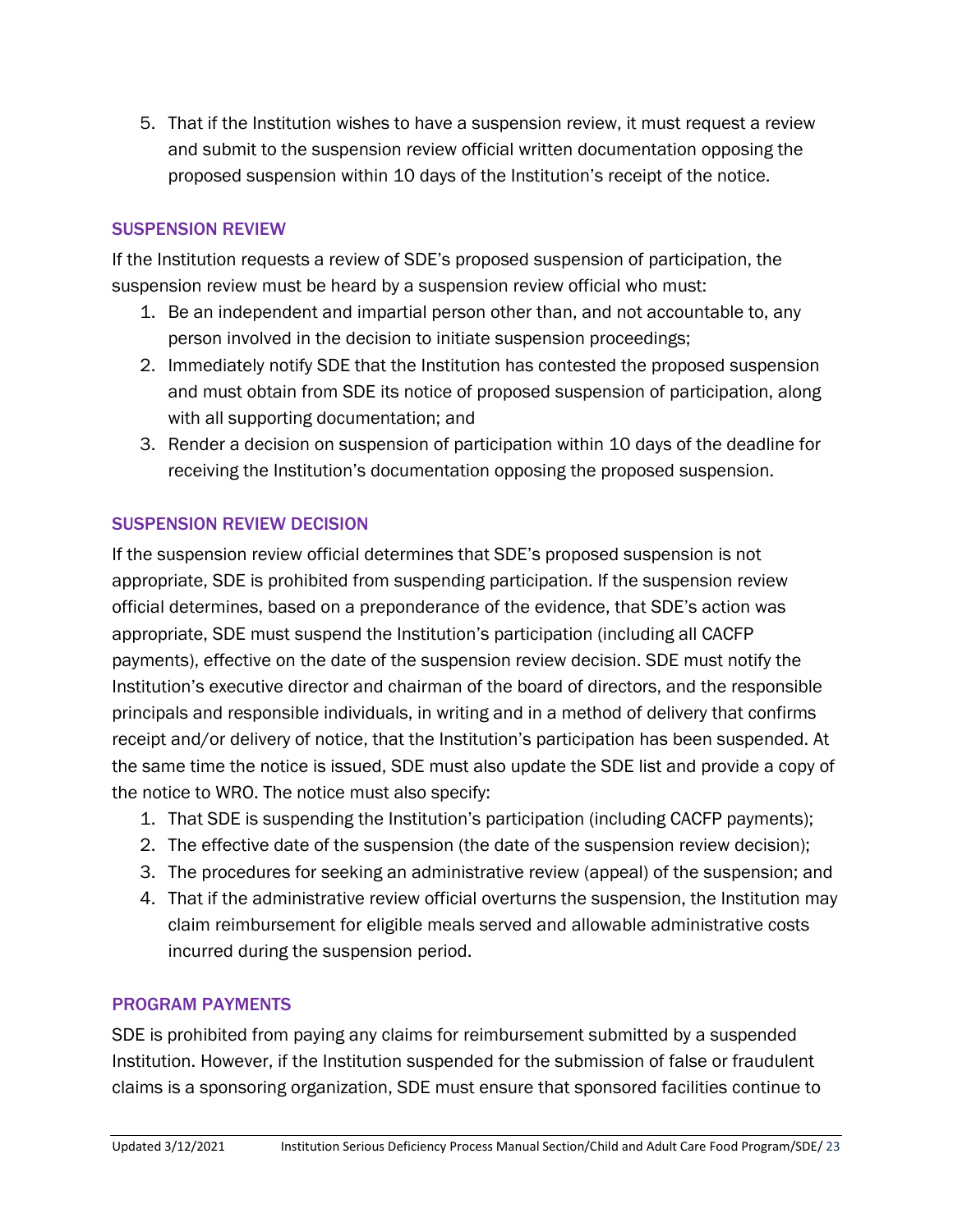receive reimbursement for eligible meals served during the suspension period. If the suspended Institution prevails in the administrative review (appeal) of the proposed termination, SDE must pay any valid unpaid claims for reimbursement for eligible meals served and allowable administrative costs incurred during the suspension period.

### MAXIMUM TIME FOR SUSPENSION

Under no circumstances may the suspension of participation remain in effect for more than 120 days following the suspension review decision.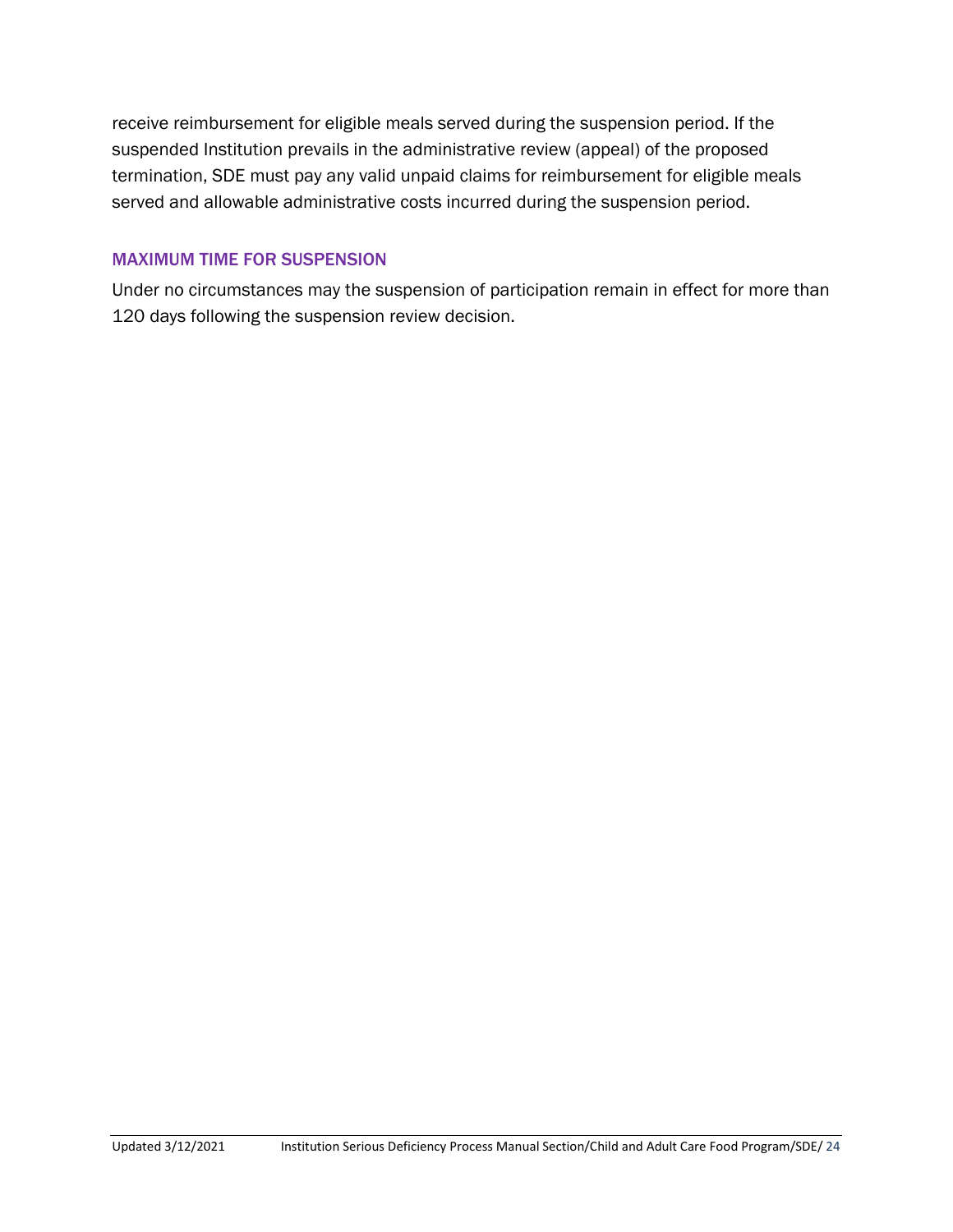## <span id="page-24-0"></span>FNS Determination of Serious Deficiency

FNS may determine independently that a participating Institution has committed one or more serious deficiency listed in the above section for participating Institutions.

### SERIOUS DEFICIENCY NOTIFICATION PROCEDURES

If FNS determines that an Institution has committed one or more serious deficiency (the list of serious deficiencies for participating Institutions), FNS will use the following procedures to provide the Institution and the responsible principals and responsible individuals with notice of the serious deficiency(ies) and an opportunity to take corrective action.

### NOTICE OF SERIOUS DEFICIENCY

FNS will notify the Institution's executive director and chairman of the board of directors, in writing and in a method of delivery that confirms receipt and/or delivery of notice, which the Institution has been found to be seriously deficient. The notice will identify the responsible principals and responsible individuals and will be sent to them as well. FNS may specify in the notice different corrective action and time periods for completing the corrective action, for the Institution and the responsible principals and responsible individuals. The notice will also specify:

- 1. The serious deficiency (ies);
- 2. The actions to be taken to correct the serious deficiency (ies);
- 3. The time allotted to correct the serious deficiency (ies); this must be as soon as possible, but not to exceed 30 days.
- 4. That failure to fully and permanently correct the serious deficiency(ies) within the allotted time, or the Institution's voluntary termination of its agreement(s) with any State agency after having been notified that it is seriously deficient, will result in the proposed disqualification of the Institution and the responsible principals and responsible individuals and the termination of its agreement(s) with all State agencies; and
- 5. That the serious deficiency determination is not subject to administrative review (appeal).

### SUSPENSION OF PARTICIPATION

If FNS determines that there is an imminent threat to the health or safety of participants at an Institution, or that the Institution has engaged in activities that threaten the public health or safety, any State agency that holds an agreement with the Institution must suspend the participation of the Institution. If FNS determines that the Institution has submitted a false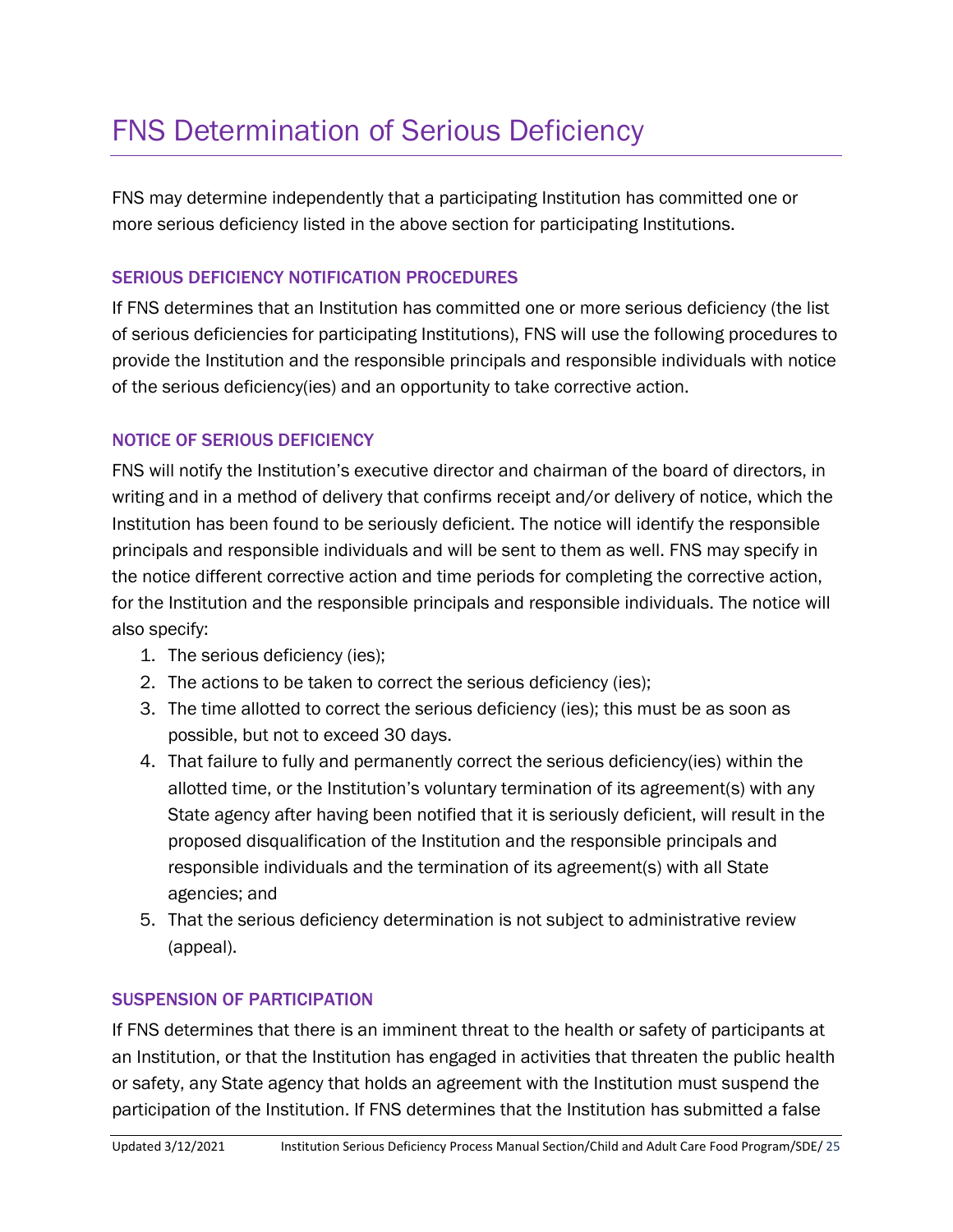or fraudulent claim, it may require any State agency that holds an agreement with the Institution to initiate action to suspend the Institution's participation for false or fraudulent claims in accordance 7 CFR226.6 (c)(5)(ii) (which deals with an Institution's suspension by a State agency for submission of false or fraudulent claims). In both cases, FNS will provide SDE the information necessary to support these actions and, in the case of a false and fraudulent claim, will provide an individual to serve as the suspension review official if requested by SDE.

### SUCCESSFUL CORRECTIVE ACTION PLAN (CAP)

If the Corrective Action Plan fully and permanently corrects the serious deficiency (ies) within the allotted time and to FNS's satisfaction, FNS will accept the CAP and notify the Institution's executive director and chairman of the board of directors, and the responsible principals and responsible individuals, in writing and in a method of delivery that confirms receipt and/or delivery of notice, that it has temporarily deferred its serious deficiency determination.

If the Corrective Action Plan is complete and accepted for the Institution but not for all of the responsible principals and responsible individuals (or vice versa), FNS will continue with the actions against the remaining parties.

If FNS initially determines that the Institution's corrective action plan is complete and acceptable, but later determines that the serious deficiency (ies) has/have reoccurred, FNS will move immediately to issue a notice of intent to terminate and disqualify the Institution.

## PROPOSED DISQUALIFICATION

If timely corrective action is not taken to fully and permanently correct the serious deficiency (ies), FNS will notify the Institution's executive director and chairman of the board of directors, and the responsible principals and responsible individuals, in writing and in a method of delivery that confirms receipt and/or delivery of notice, that FNS is proposing to disqualify them. The notice will also specify:

- 1. That FNS is proposing to disqualify the Institution and the responsible principals and responsible individuals;
- 2. The basis for the actions;
- 3. That, if the Institution seeks to voluntarily terminate its agreement after receiving the notice of proposed disqualification, the Institution and the responsible principals and responsible individuals will be disqualified and placed on the National Disqualified List;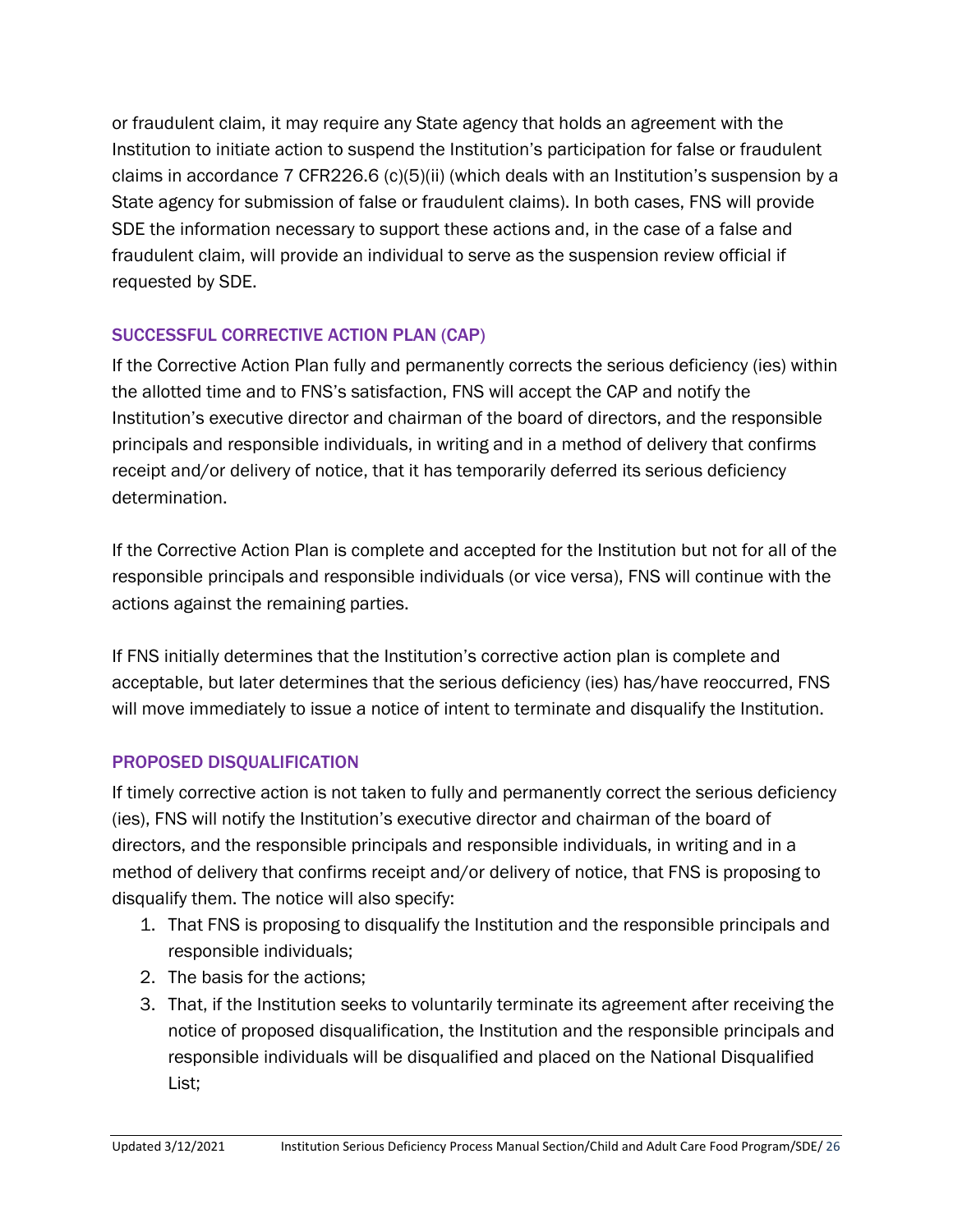- 4. The procedures for seeking an administrative review of the proposed disqualifications;
- 5. That unless participation has been suspended, the Institution may continue to participate and receive CACFP reimbursement for eligible meals served and allowable administrative costs incurred until its administrative review is completed; and
- 6. That if the Institution does not prevail in the administrative review, any State agency holding an agreement with the Institution will be required to terminate that agreement and the Institution is prohibited from seeking an administrative review of the termination of the agreement by State agency(ies).

If an administrative review (appeal) is requested by the Institution, FNS and the administrative (appeal) official must follow the FNS Administrative Review (Appeal) Procedures. If the administrative review (appeal) official overturns FNS proposed actions to terminate the Institution's agreement and disqualification of the Institution and responsible principals and responsible individuals, FNS must issue a notice in writing and in a method of delivery that confirms receipt and/or delivery of notice, that the serious deficiency, suspension, proposed termination of the Institution's agreement and disqualification of the Institution and responsible principals and responsible individuals is temporarily deferred. SDE must update SDE's list and provide a copy of the notice and the mailing address and date of birth for each responsible principal and responsible individual to WRO.

### DISQUALIFICATION

When the time for requesting an administrative review expires or when the administrative review official upholds FNS's proposed disqualifications, FNS will notify the Institution's executive director, chairman of the board of directors, the responsible principals and responsible individuals, in writing and in a method of delivery that confirms receipt and/or delivery of notice, that the Institution and the responsible principal or responsible individual has/have been disqualified.

### PROGRAM PAYMENTS

If SDE holds an agreement with an Institution that FNS has determined to be seriously deficient, SDE must continue to pay any valid unpaid claims for reimbursement for eligible meals served and allowable administrative expenses incurred until the serious deficiency (ies) is corrected or SDE terminates the Institution's agreement, including the period of any administrative review, unless participation has been suspended.

#### DISQUALIFIED INSTITUTIONS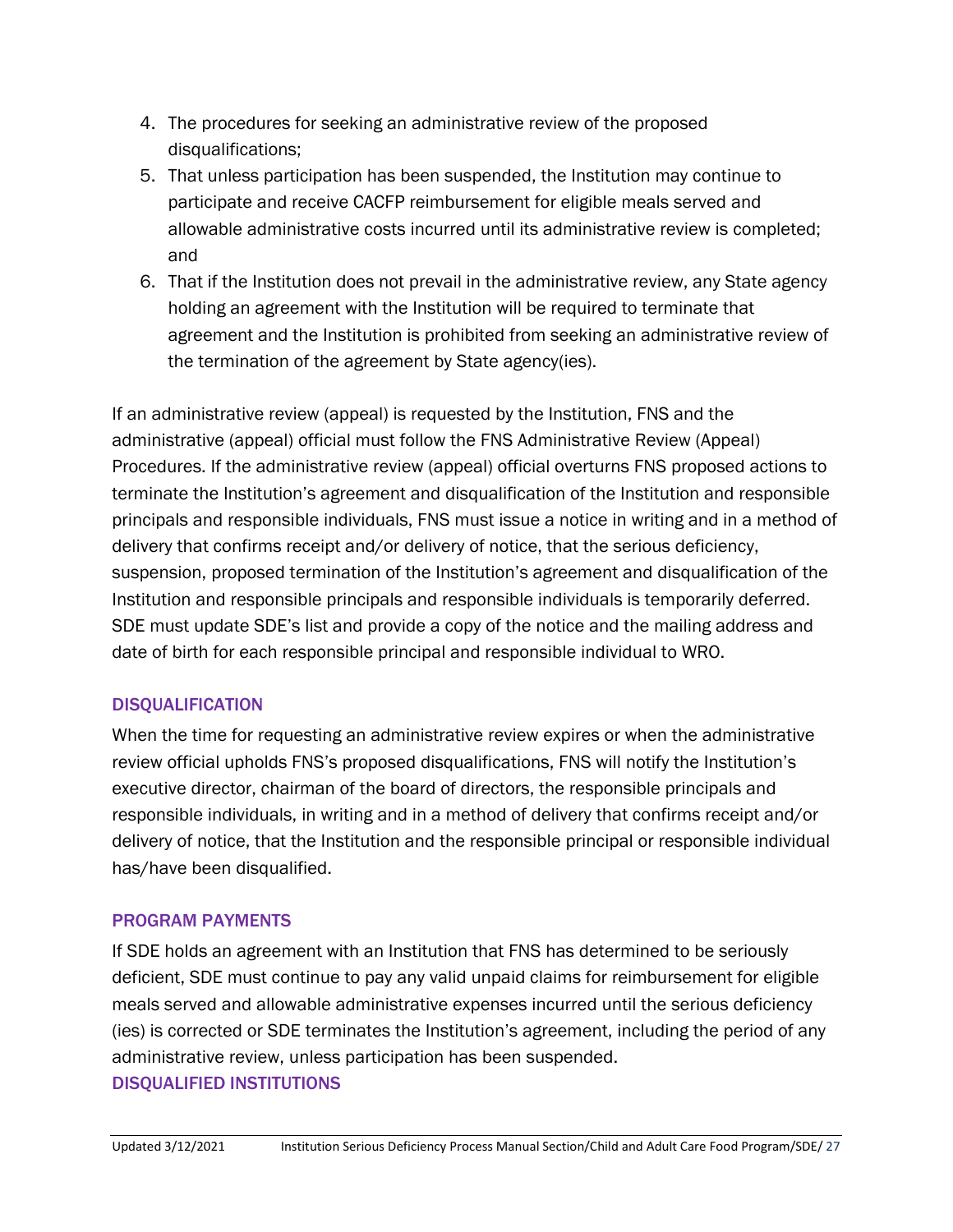If SDE holds an agreement with an Institution that FNS determines to be seriously deficient and subsequently disqualifies, SDE must terminate the Institution's agreement effective no later than 45 days after the date of the Institution's disqualification by FNS. The termination is not subject to administrative review. At the same time the notice of termination is issued, SDE must add the Institution to the SDE list and provide a copy of the notice to WRO.

### DISQUALIFIED PRINCIPALS

If SDE holds an agreement with an Institution whose principal FNS determines to be seriously deficient and subsequently disqualifies, SDE must determine the Institution to be seriously deficient and initiate action to terminate and disqualify the Institution. SDE must initiate these actions no later than 45 days after the date of the principal's disqualification by FNS.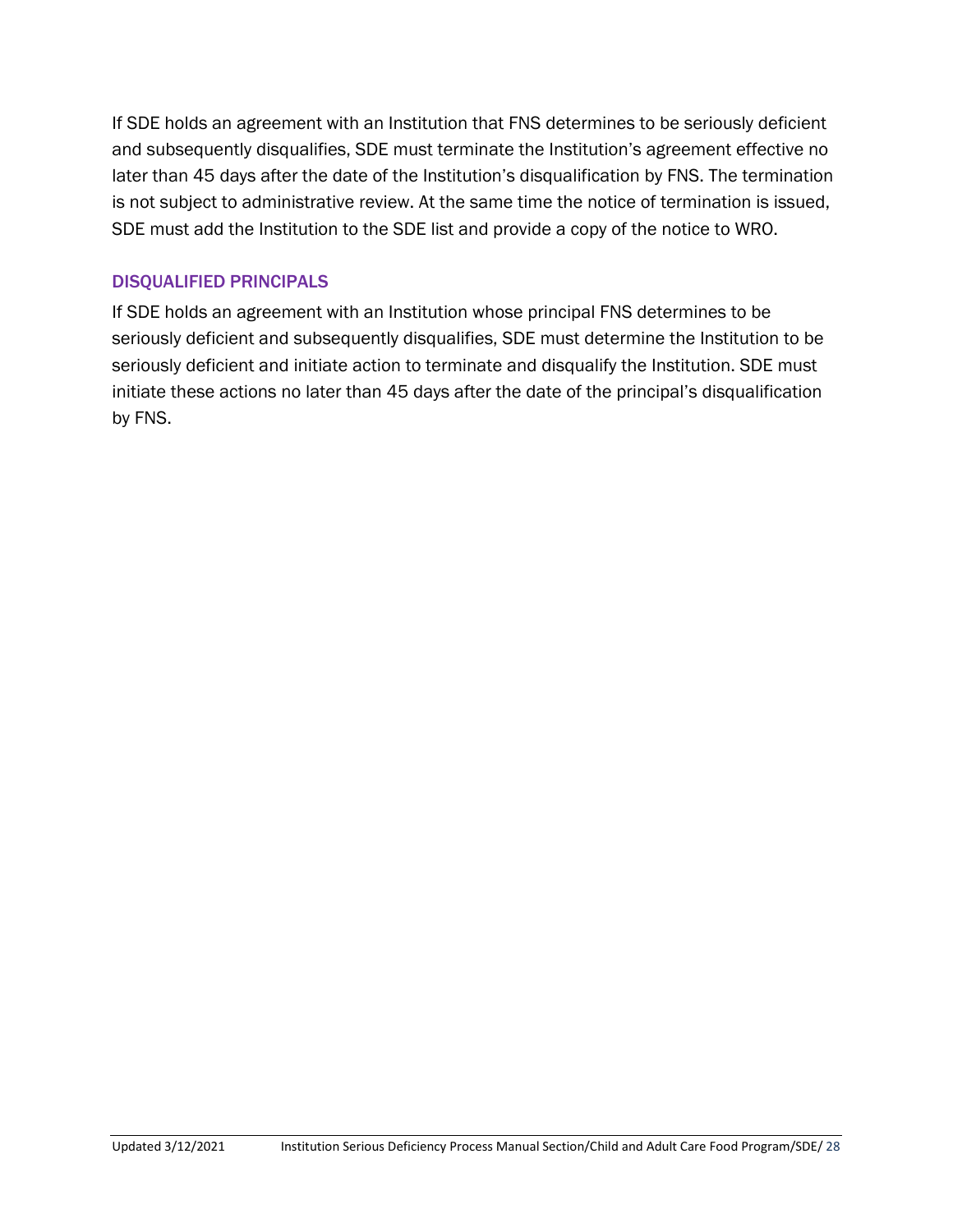## <span id="page-28-0"></span>National Disqualified List

FNS will maintain the National Disqualified List and make it available to State agencies and sponsoring organizations.

Sponsoring Organizations may use the NDL web system to verify potential new centers, homes, providers and employees with responsibilities in the Child and Adult Care Food Program (CACFP) are not on the National Disqualified List. Checking the list before hiring a new employee or pre-approving a new center, home or provider, will confirm they have not been disqualified from the Child and Adult Care Food Program and avoid application delays in MyIdahoCNP.

Idaho State Department of Education (SDE) is required to verify that all new centers, homes, providers and CACFP employees in Institutions and facilities are not on the NDL before approving a site/provider application in MyIdahoCNP.

Sponsoring Organizations can access the NDL by entering the following URL to their web browser:<https://snp.fns.usda.gov/ndlweb/Welcome.action>

The link above will lead to the USDA eAuthentication Login page. On this page under User ID & Password click on the REGISTER button and set up your account. Sponsoring Organizations register with Level 1 access. Once registered sponsoring organizations can access the Institution and Individual disqualified lists.

### EFFECT ON INSTITUTIONS

No organization on the National Disqualified List may participate in CACFP as an Institution. SDE cannot approve the application of a new or renewing Institution if the Institution is on the National Disqualified List per regulation 7 CFR 226.6 (b)(1)(xii) and (b)(2)(ii). In addition, SDE must terminate the agreement of any participating Institution that is disqualified by another State agency or by FNS per regulation 7 CFR 226.6 (c)(3)(i) and (c)(6)(ii)(G)(*1*).

### EFFECT ON SPONSORED CENTERS

No organization on the National Disqualified List may participate in CACFP as a sponsored center. A sponsoring organization is prohibited from submitting an application on behalf of a sponsored facility (and a State agency is prohibited from approving such an application) if the facility is on the National Disqualified List per regulation 7 CFR 226.16(b) and 226.6  $(b)(1)(xii)$  and  $(b)(2)(ii)$ .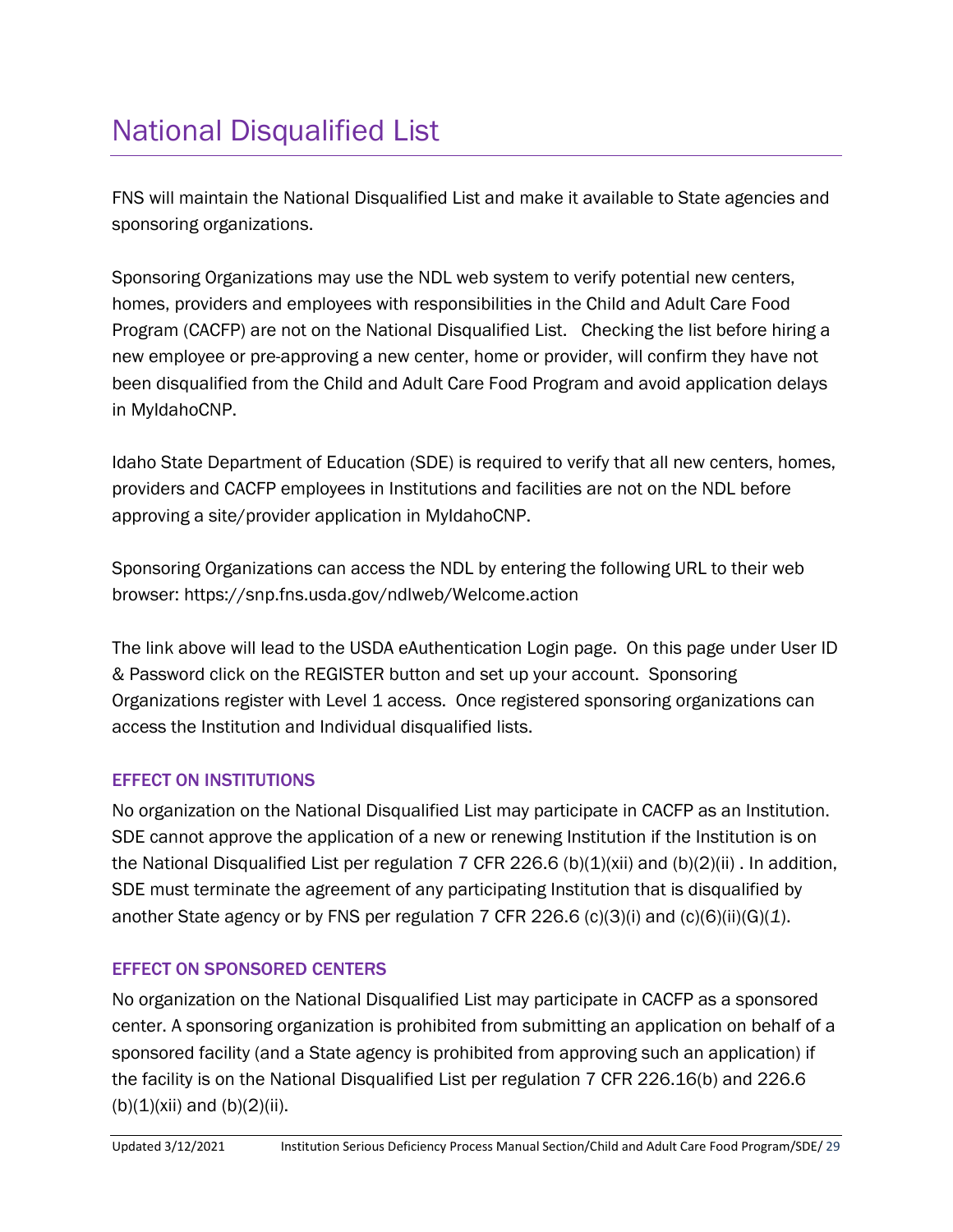### EFFECT ON INDIVIDUALS

No individual on the National Disqualified List may serve as a principal in any Institution or facility or as a day care home provider.

### PRINCIPAL FOR AN INSTITUTION OR A SPONSORED FACILITY

SDE cannot approve the application of a new or renewing Institution if any of the Institution's principals are on the National Disqualified List. SDE must declare an Institution seriously deficient and initiate action to terminate the Institution's agreement and disqualify the Institution if the Institution permits an individual who is on the National Disqualified List to serve in a principal capacity for the Institution or one of its facilities per regulations 7 CFR 226.6 (c)(3)(ii)(B) and (c)(6)(ii)(G)(*2*).

### PRINCIPAL FOR A SPONSORED FACILITY

A sponsoring organization is prohibited from submitting an application on behalf of a sponsored facility (or a State agency from approving such an application) if any of the facility's principals are on the National Disqualified List.

### A DAY CARE HOME

A sponsoring organization is prohibited from submitting an application on behalf of a sponsored facility (and a State agency is prohibited from approving such an application) if the facility is on the National Disqualified List.

### REMOVAL OF INSTITUTIONS, PRINCIPALS, AND INDIVIDUALS FROM THE NATIONAL DISQUALIFIED LIST

Once included on the National Disqualified List, an Institution, responsible principals and responsible individuals remain on the list until such time as FNS, in consultation with the appropriate State agency, determines that the serious deficiency(ies) that led to their placement on the list has(ve) been corrected, or until seven years have elapsed since they were disqualified from participation. However, if the Institution, principal or individual has failed to repay debts owed under CACFP, they will remain on the list until the debt has been repaid.

### REMOVAL OF DAY CARE HOMES FROM THE NATIONAL DISQUALIFIED LIST

Once included on the National Disqualified List, a day care home will remain on the list until such time as SDE determines that the serious deficiency(ies) that led to its placement on the list has(ve) been corrected, or until seven years have elapsed since its agreement was terminated for cause. However, if the day care home has failed to repay debts owed under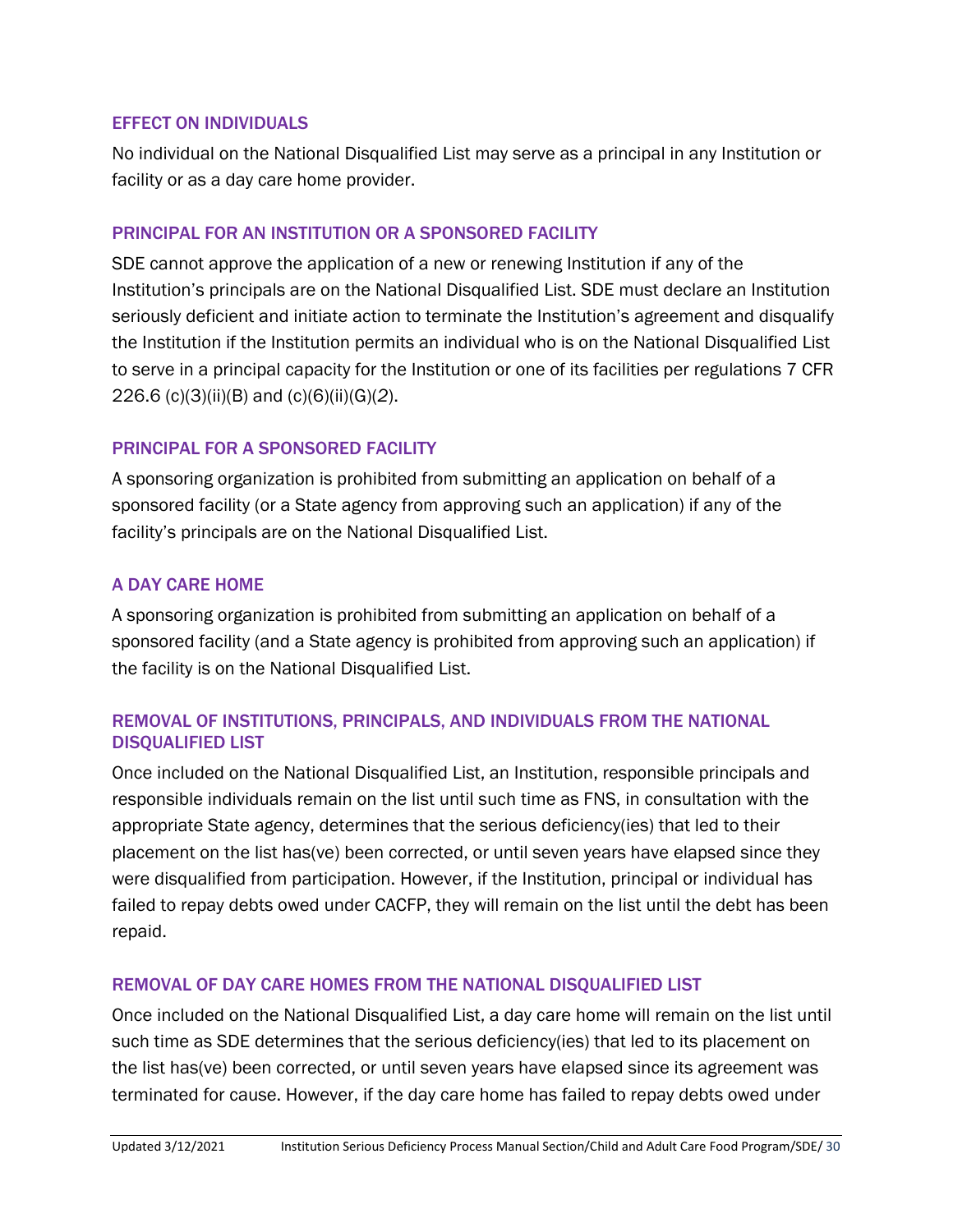CACFP, it will remain on the list until the debt has been repaid.

### STATE AGENCY LIST

SDE must maintain a State agency list (in the form of an actual paper or electronic list or retrievable paper records). The Idaho SDE list is maintained electronically. The list is made available to FNS upon request, and includes the following information:

- 1. Institutions determined to be seriously deficient by SDE, including the names and mailing addresses of the Institutions and the status of the Institutions as they move through the possible subsequent stages of corrective action, proposed termination, suspension, agreement termination, and/or disqualification, as applicable;
- 2. Responsible principals and responsible individuals who have been disqualified from participation by SDE, including their names, mailing addresses, and dates of birth; and
- *3.* Day care home providers or unaffiliated centers whose agreements have been terminated for cause by a sponsoring organization in Idaho, including their names, mailing addresses, and dates of birth. Unaffiliated centers sponsored by sponsoring organizations are placed on Idaho's Disqualified List.

### REFERRAL OF DISQUALIFIED DAY CARE HOMES TO FNS

Within 10 days of receiving a notice of termination and disqualification from a sponsoring organization, SDE must provide WRO the provider name, mailing address, and date of birth of each day care home provider, date of termination, amount of debt owed (if any), and reason for disqualification whose agreement is terminated for cause.

If on July 29, 2002 SDE maintained a list of day care homes that have been disqualified from participation, SDE may continue to prohibit participation by those day care homes if the day care home has failed to repay its debt, SDE may keep the day care home on its prior list until the debt has been repaid.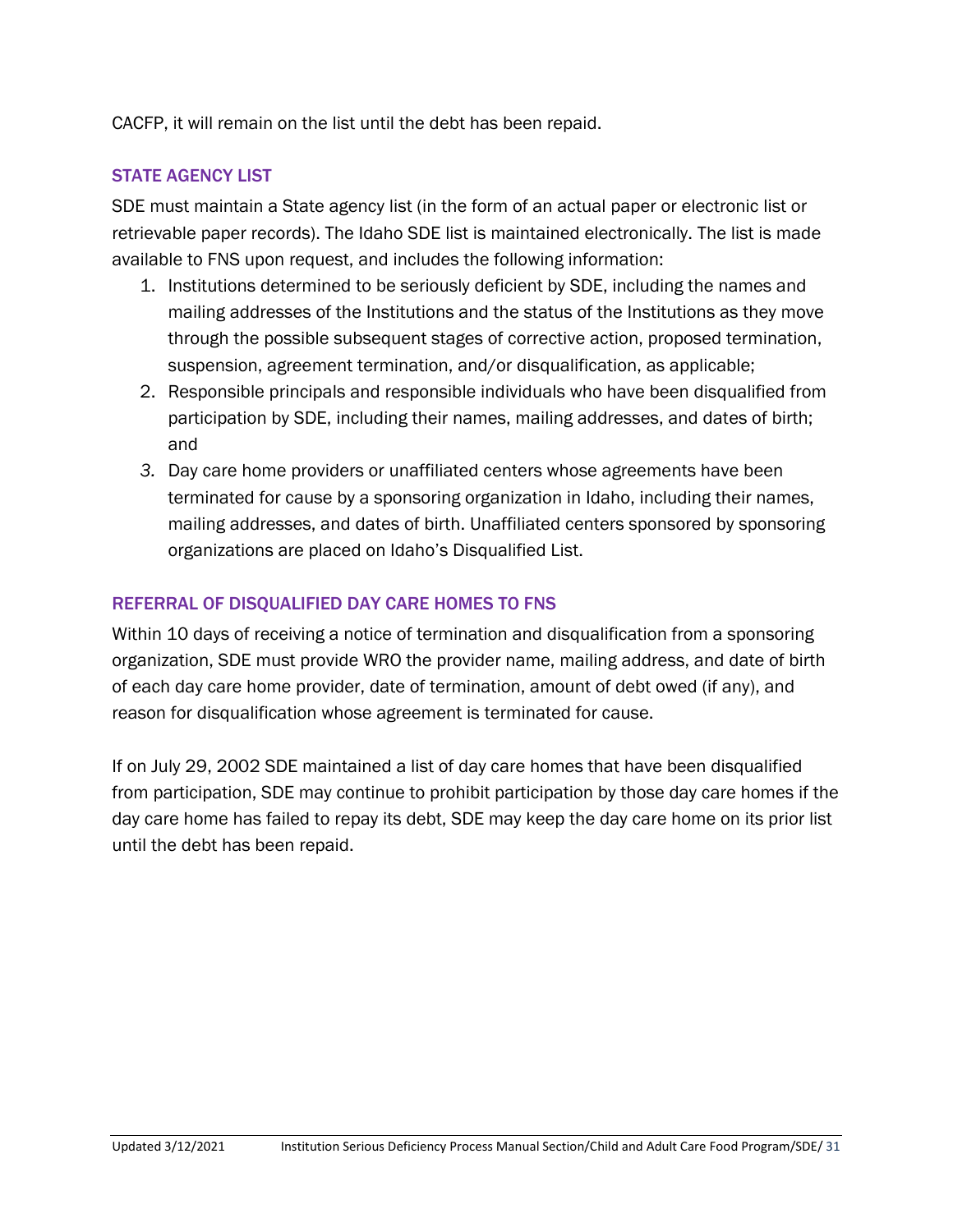## <span id="page-31-0"></span>Administrative Reviews(Appeals) for Institutions and Responsible Principals and Responsible Individuals

SDE developed procedures for offering administrative reviews to Institutions and responsible principals and responsible individuals. The administrative review (appeal) procedures are located on the CNP website at<https://www.sde.idaho.gov/cnp/cacfp/>for unlimited access. The procedures include:

### ACTIONS SUBJECT TO ADMINISTRATIVE REVIEW

Except as provided in 7 CFR 226.8(g), SDE must offer an administrative review for the following actions:

- 1. Denial of a new or renewing Institution's application for participation in CACFP;
- 2. Denial of sponsored facility application. Denial of an application submitted by a sponsoring organization on behalf of a facility;
- 3. Proposed termination of an Institution's agreement;
- 4. Proposed disqualification of a responsible principal or responsible individual;
- 5. Suspension of an Institution's participation;
- 6. Denial of an Institution's application for start-up or expansion payments;
- 7. Denial of a request for an advance payment, if available in the State agency;
- 8. Recovery of all or part of an advance in excess of the claim for the applicable period. The recovery may be through a demand for full repayment or an adjustment of subsequent payments (see 7 CFR 226.10(b) (3));
- 9. Denial of all or a part of an Institution's claim for reimbursement (except for a denial based on a late submission under 7 CFR 226.10(e)) (see 7 CFR 226.10(f) and 226.14(a));
- 10.Decision by the SDE not to forward to FNS an exception request by an Institution for payment of a late claim, or a request for an upward adjustment to a claim (see 7 CFR 226.10(e));
- 11.Demand for the remittance of an overpayment (see 7 CFR 226.14(a)); and
- 12.Any other action of the SDE affecting an Institution's participation or its claim for reimbursement.

## ACTIONS NOT SUBJECT TO ADMINISTRATIVE REVIEW

SDE is prohibited from offering administrative reviews (appeal) of the following actions:

- 1. A decision by FNS to deny an exception request by an Institution for payment of a late claim, or for an upward adjustment to a claim (see 7 CFR 226.10(e));
- 2. A determination that an Institution is seriously deficient;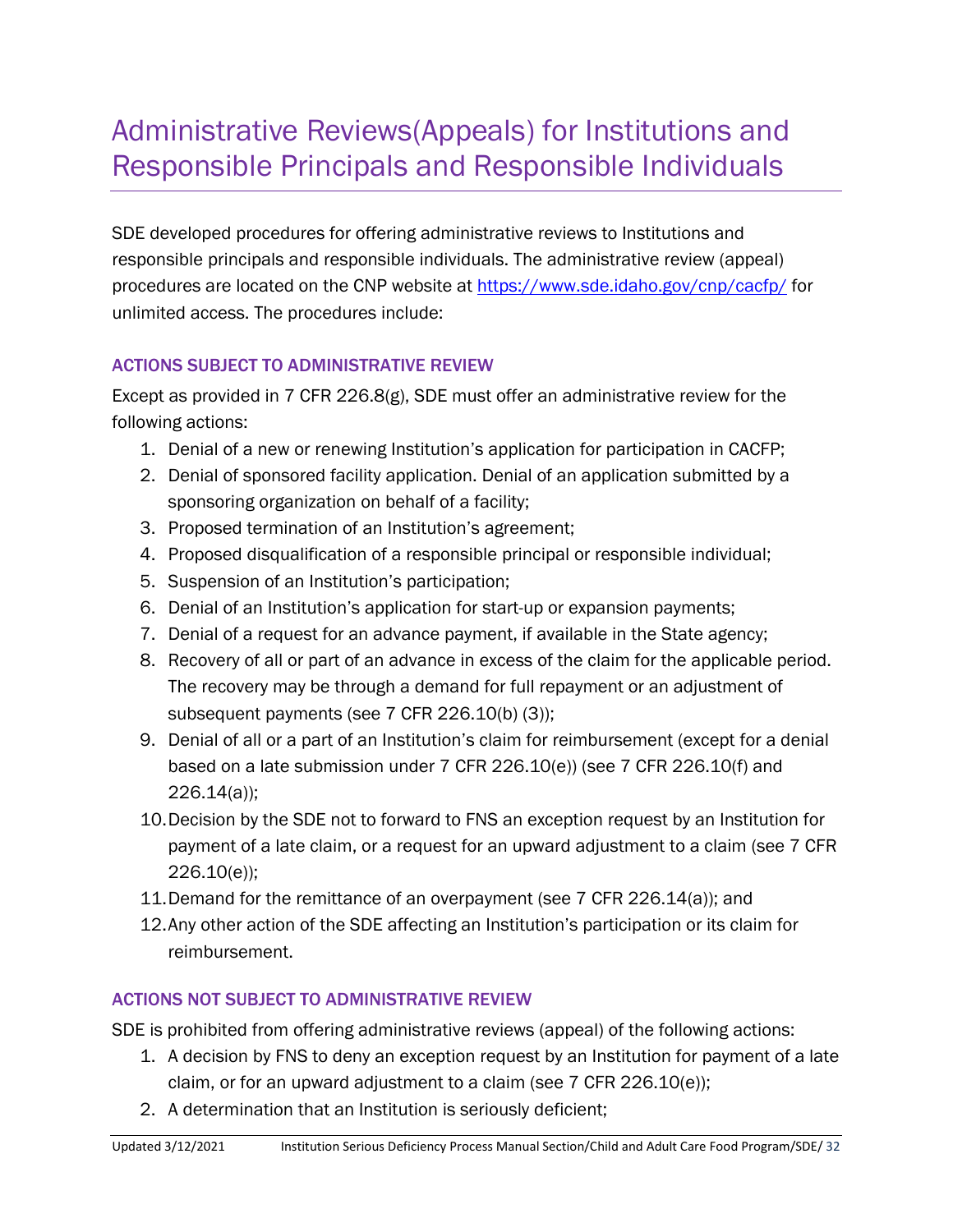- 3. A determination by SDE that the corrective action taken by an Institution or by a responsible principal or responsible individual does not completely and permanently correct a serious deficiency;
- 4. Disqualification of an Institution or a responsible principal or responsible individual, and the subsequent placement on SDE list and the National Disqualified List;
- 5. Termination of a participating Institution's agreement, including termination of a participating Institution's agreement based on the disqualification of the Institution by another State agency or FNS;
- 6. A determination, by either SDE or by FNS, that the corrective action taken by an Institution or a responsible principal or responsible individual is not adequate to warrant the removal of the Institution or the responsible principal or responsible individual from the National Disqualified List; or
- *7.* SDE's refusal to consider an Institution's application when either the Institution or one of its principals is on the National Disqualified List, or SDE's refusal to consider an Institution's submission of an application on behalf of a facility when either the facility or one of its principals is on the National Disqualified List.

### PROVISION OF ADMINISTRATIVE REVIEW (APPEAL) PROCEDURES TO INSTITUTIONS AND RESPONSIBLE PRINCIPALS AND RESPONSIBLE INDIVIDUALS

SDE's administrative review procedures must be provided:

- 1. Annually to all Institutions, SDE Administrative (Appeal) Review Procedures are located on CNP website at<https://www.sde.idaho.gov/cnp/cacfp/>for unlimited access;
- 2. To an Institution and to each responsible principal and responsible individual when SDE takes any action subject to an administrative review; and
- 3. Any other time upon request.

### ADMINISTRATIVE REVIEW (APPEAL) PROCEDURES

SDE must follow the procedures below when an Institution or a responsible principal or responsible individual appeals any action subject to administrative review.

### Notice of Action

The Institution's executive director, chairman of the board of directors, and the responsible principals and responsible individuals, must be given written notice by certified mail, return receipt requested, of the action being taken or proposed, the basis for the action, and the procedures under which the Institution and the responsible principals or responsible individuals may request an administrative review of the action.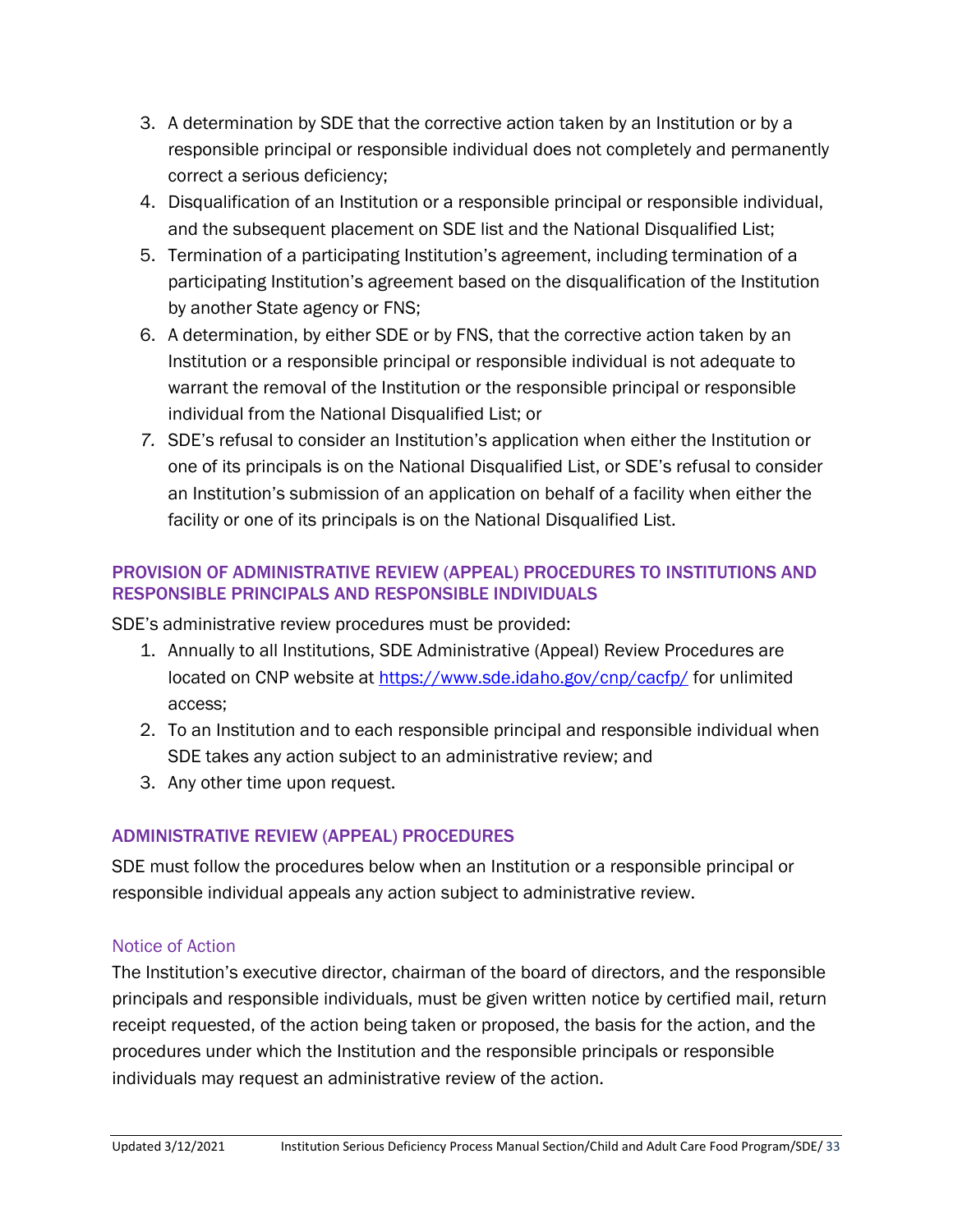### Time to Request Administrative Review (Appeal)

The request for administrative review must be submitted in writing not later than 15 calendar days after the date the notice of action is received, and SDE must acknowledge the receipt of the request for an administrative review within 10 calendar days of its receipt of the request.

### Representation

The Institution and the responsible principals and responsible individuals may retain legal counsel, or may be represented by another person.

### Review of Record

Any information on which SDE's action was based must be available to the Institution and the responsible principals and responsible individuals for inspection from the date of receipt of the request for an administrative review.

### **Opposition**

The Institution and the responsible principals and responsible individuals may refute the findings contained in the notice of action in person or by submitting written documentation to the administrative review official. In order to be considered, written documentation must be submitted to the administrative review official not later than 30 days after receipt of the notice of action.

### **Hearing**

A hearing must be held by the administrative review (appeal) official in addition to, or in lieu of, a review of written information only if the Institution or the responsible principals and responsible individuals request a hearing in writing for an administrative review. If the Institution's representative, or the responsible principals or responsible individuals or their representative, fail to appear at a scheduled hearing, they waive the right to a personal appearance before the administrative review official, unless the administrative review official agrees to reschedule the hearing. A representative of SDE must be allowed to attend the hearing to respond to the testimony of the Institution and the responsible principals and responsible individuals and to answer questions posed by the administrative review official.

If a hearing is requested, the Institution, the responsible principals and responsible individuals, and SDE must be provided with at least 10 days advance notice of the time and place of the hearing.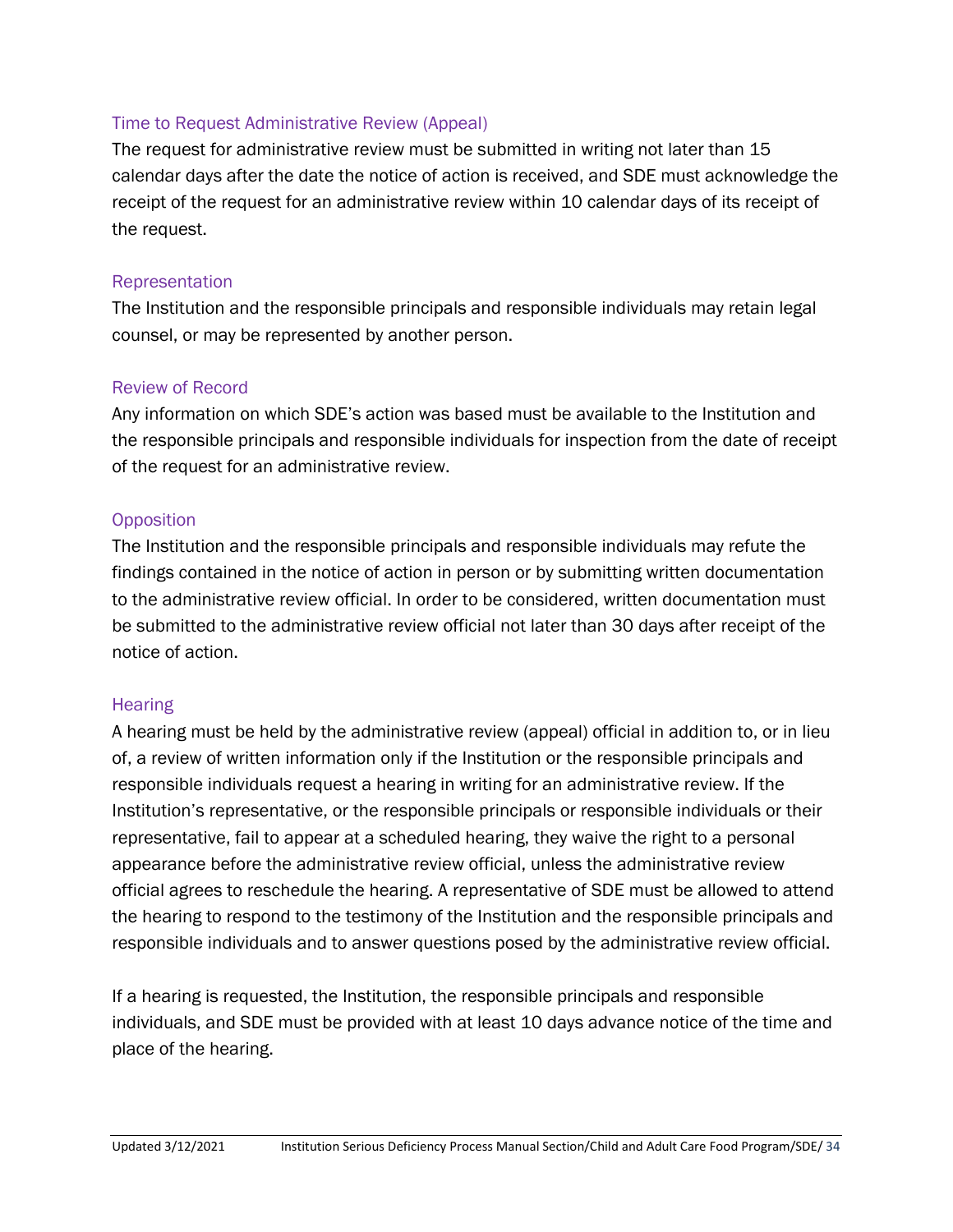### Administrative Review (Appeal) Official

In accordance with CACFP regulations  $7$  CFR 226.6(k) (5) (vii) and 226.6(l) (5) (IV), the administrative review official must be independent and impartial. This means that, although the administrative review official may be an employee of SDE, he/she must not have been involved in the action that is the subject of the administrative review, or have a direct personal or financial interest in the outcome of the administrative review. The Institution and the responsible principals and responsible individuals must be permitted to contact the administrative review official directly if they so desire.

### Basis for Decision

The administrative review (appeal) official must make a determination based solely on the information provided by SDE, the Institution, and the responsible principals and responsible individuals, and based on Federal and State laws, regulations, policies, and procedures governing CACFP, 7 CFR 226.6(k)(5)(viii).

The authority of the administrative review official does not include:

- 1. Interpreting the intent or expanding the meaning of Federal regulations;
- 2. Validating the serious deficiency determination;
- 3. Verifying whether corrective actions submitted by the RPI's fully and permanently corrects CACFP violations; or
- 4. Establishing settlement of demands for overpayments.

### Time for Issuing a Decision

Within 60 days of SDE's receipt of the request for an administrative review (appeal), the administrative review official must inform SDE, the Institution's executive director and chairman of the board of directors, and the responsible principals and responsible individuals, of the administrative review's outcome. This timeframe is an administrative requirement for SDE and may not be used as a basis for overturning SDE's action if a decision is not made within the specified timeframe.

### Final Decision

The determination made by the administrative review official is the final administrative determination to be afforded the Institution and the responsible principals and responsible individuals per 7 CFR 226.6(k) (5) (x) and 226.6(l) (5) (vii).

### Federal Audit Findings

FNS may assert a claim against SDE when an administrative review results in the dismissal of a claim against an Institution asserted by SDE based upon Federal audit findings.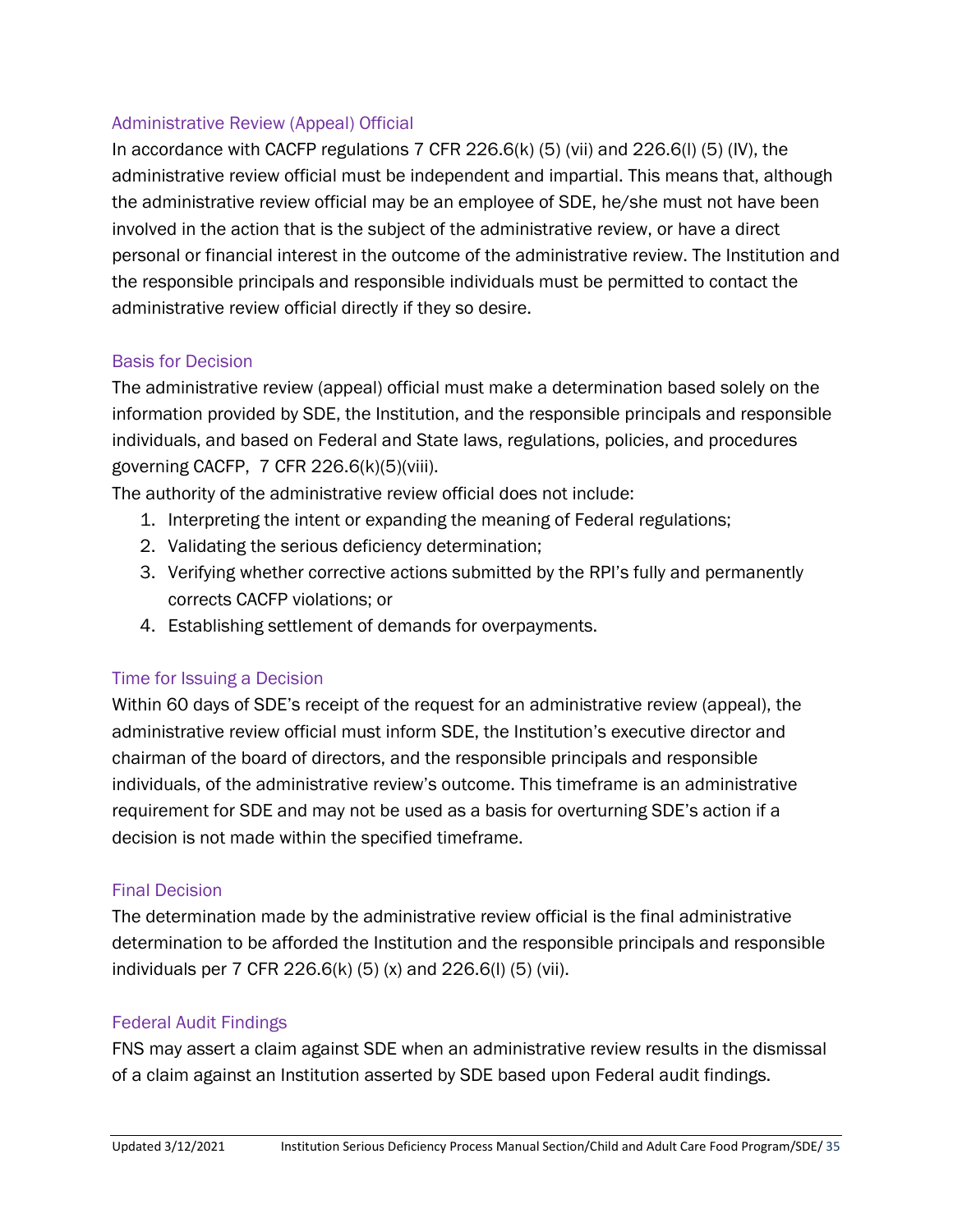#### Record of Result of Administrative Reviews

SDE must maintain searchable records of all administrative reviews and their disposition.

### COMBINED ADMINISTRATIVE REVIEWS (APPEALS) FOR RESPONSIBLE PRINCIPALS AND RESPONSIBLE INDIVIDUALS

SDE must conduct the administrative review of the proposed disqualification of the responsible principals and responsible individuals as part of the administrative review of the application denial, proposed termination, and/or proposed disqualification of the Institution with which the responsible principals or responsible individuals are associated. However, at the administrative review and at the official's discretion, separate administrative reviews may be held if the Institution does not request an administrative review or if either the Institution or the responsible principal or responsible individual demonstrates that their interests conflict.

### ABBREVIATED ADMINISTRATIVE REVIEW (APPEAL)

SDE must limit the administrative review to a review of written submissions concerning the accuracy of SDE's determination if the application was denied or SDE proposes to terminate the Institution's agreement because:

- 1. The information submitted on the application was false;
- 2. The Institution, one of its sponsored facilities, or one of the principals of the Institution or its facilities is on the National Disqualified List;
- 3. The Institution, one of its sponsored facilities, or one of the principals of the Institution or its facilities is ineligible to participate in any other publicly funded program by reason of violation of the requirements of CACFP; or
- 4. The Institution, one of its sponsored facilities, or one of the principals of the Institution or its facilities has been convicted for any activity that indicates a lack of business integrity.

### EFFECT OF SDE ACTION

SDE's action must remain in effect during the administrative review (appeal). The effect of this requirement on particular State agency actions is as follows.

### Overpayment Demand

During the period of the administrative review, SDE is prohibited from taking action to collect or offset the overpayment. However, SDE must assess interest beginning with the initial demand for remittance of the overpayment and continuing through the period of administrative review unless the administrative review official overturns SDE's action.